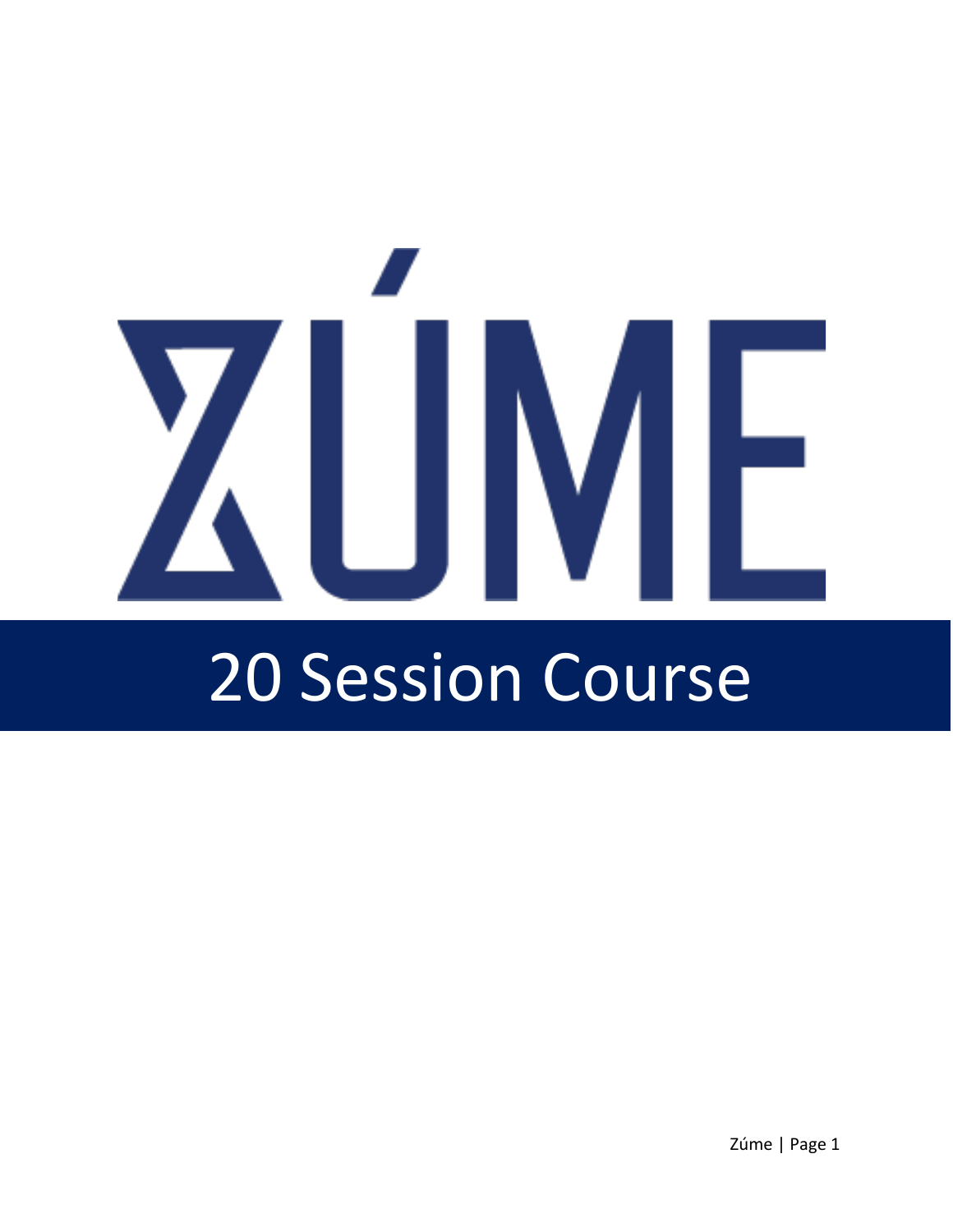# **Welcome to Zúme Training!**

We're glad you're here! Zúme Training is an on-line and in-life learning experience designed for small groups who follow Jesus to learn how to obey His Great Commission and make disciples who multiply.

#### **Session Format**

Zúme Training consists of 20 sessions. Each session is 1 hour and includes:

- o Video and Audio to help your group understand basic principles of multiplying disciples.
- o Group Discussions to help your group think through what's being shared.
- o Simple Exercises to help your group put what you're learning into practice.
- o Session Challenges to help your group keep learning and growing between sessions.

#### **Opening and Closing in Prayer**

Many followers of Jesus around the world have been praying for you and your group already, and we'll continue to pray as you work through this material. Be sure your group gets to pray, too. At the beginning of each session, ask someone [or several] from your group to invite God's Holy Spirit to prepare your hearts and lead your time together. Remember to thank God for the opportunity to know and love Him more - something He wants for everyone! At the end of each session, you'll have a chance to pray again as a group. Be sure to take the opportunity to ask God to help you understand, apply and share what He's teaching you with others. Remember to pray for specific needs in your group.

#### **Group Discussions**

You'll have a number of opportunities to talk through what you're learning with your group. Unless noted, Group Discussions should be about 10 minutes. Encourage everyone to take part and share their thoughts and perspectives. Don't miss out on something God might want to share through someone in your group. Checking In Throughout the course your group will have a chance to check-in with each other to see how you're obeying and sharing what you've learned. Don't skip this important part of the training, but be careful not to become judgmental. Ask God for a gentle heart that helps others grow!

Ready to start? Let's go!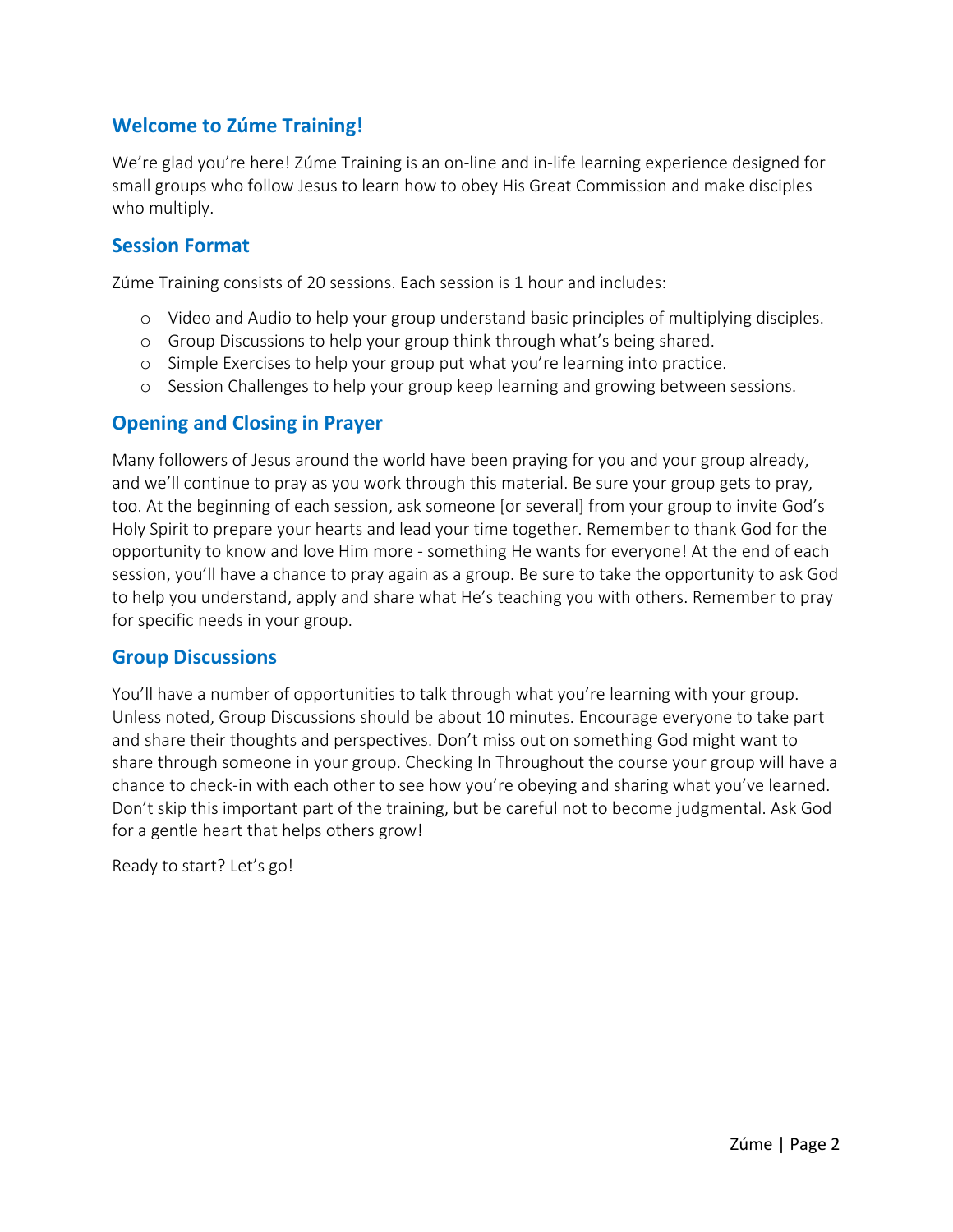#### 10 Min **Prayer, Overview**

 Spend some time praying that God would change each person in the group to become a "disciple worth multiplying" throughout the course. Pray for fruit among the lost. Ask Him for guidance. Explain the logistics of the 20-session course.

#### 15 Min God Uses Ordinary People

You'll see how God uses ordinary people doing simple things to make a big impact.

Click here to Watch:<https://zume.training/god-uses-ordinary-people/>

#### 15 Min Simple Definition of Disciple and Church

Discover the essence of being a disciple, making a disciple, and what the church is.

Click here to Watch:<https://zume.training/definition-of-disciple-and-church/>

#### 15 Min Spiritual Breathing is Hearing and Obeying God

Being a disciple means we hear from God and we obey God.

Click here to Watch: [https://zume.training/spiritual-breathing-is-hearing-and](https://zume.training/spiritual-breathing-is-hearing-and-obeying-god/)[obeying-god/](https://zume.training/spiritual-breathing-is-hearing-and-obeying-god/) 

#### 5 Min Looking Forward

 Ask each participant briefly to tell one thing he or she can take away from the night heading into the coming week.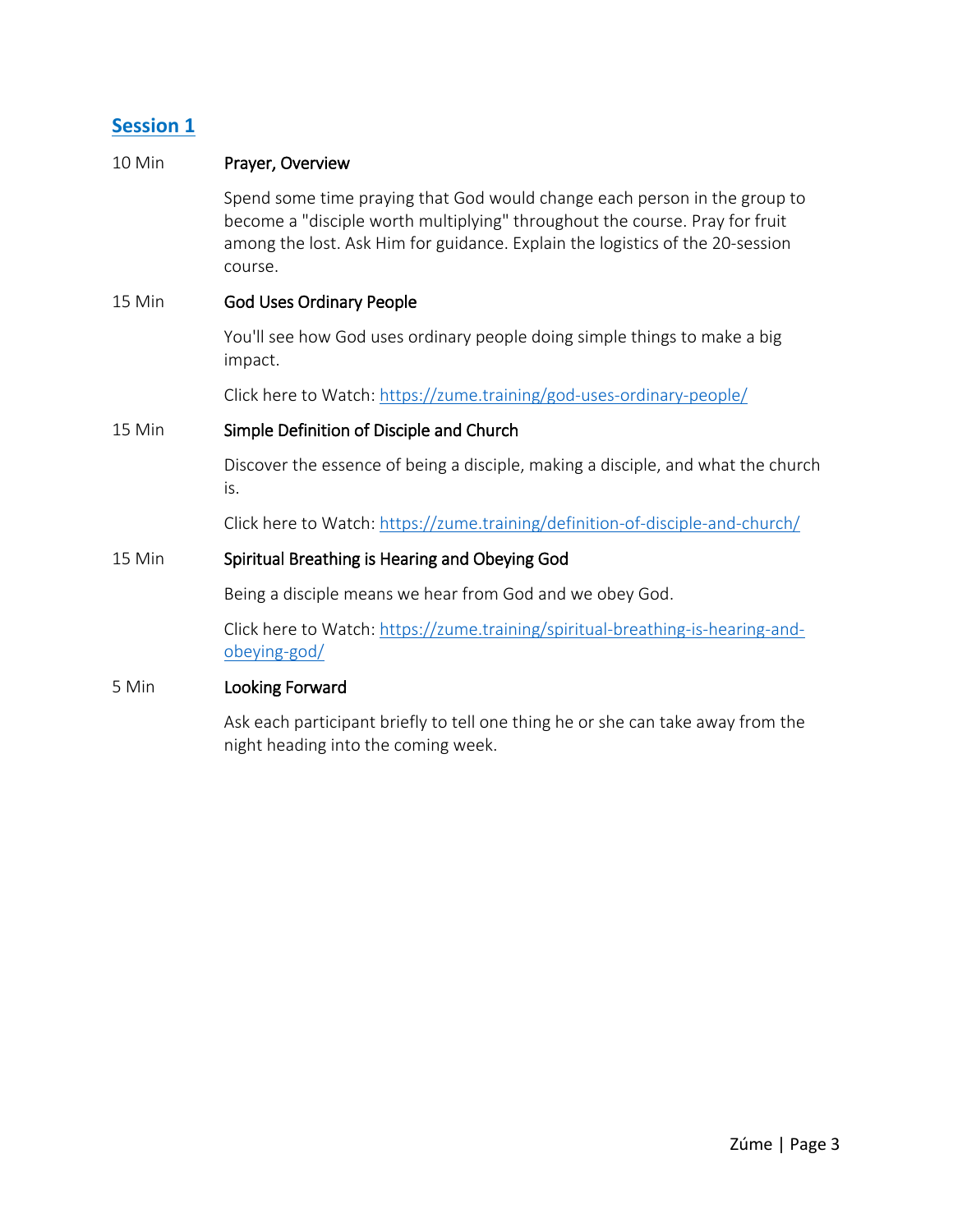#### 5 Min Prayer, Overview

#### 15 Min SOAPS Bible Reading

A tool for daily Bible study that helps you understand, obey, and share God's Word.

Click here to Watch:<https://zume.training/soaps-bible-reading/>

#### 35 Min Practice: SOAPS

As a follower of Jesus, we should be reading Scripture daily. A good guideline is to read a minimum of 25-30 chapters in the Bible each week. Keeping a daily journal daily using the S.O.A.P.S. Bible Reading format will help you understand, obey and share even more.

S.O.A.P.S. is:

- Scripture: Write out one or more verses that are particularly meaningful to you, today.
- Observation: Rewrite those verses or key points in your own words to better understand.
- Application: Think about what it means to obey these commands in your own life.
- Prayer: Write out a prayer telling God what you've learned and how you plan to obey.
- Sharing: Ask God who He wants you to share with about what you've learned / applied.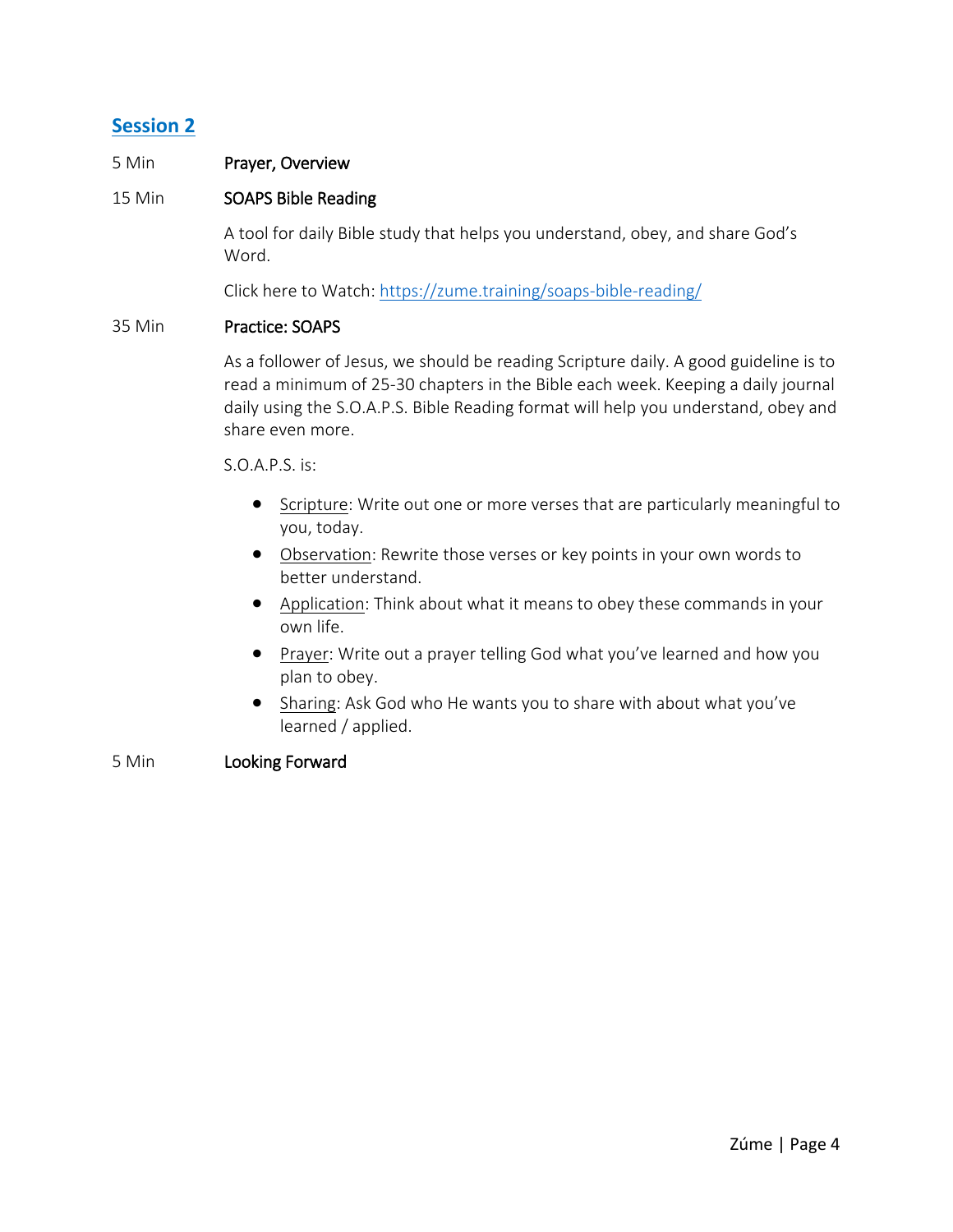#### 5 Min Prayer, Overview, Check-In

#### 15 Min Accountability Groups

A tool for two or three people of the same gender to meet weekly and encourage each other in areas that are going well and reveal areas that need correction.

Click here to Watch:<https://zume.training/accountability-groups/>

#### 35 Min Practice: Accountability Groups

Break into groups of two or three people of the same gender. Spend the next 35 minutes working together through the Accountability Questions listed on the following page - List 2. Since you haven't done a group reading before this session, just skip over the questions about previous readings. List 1 is a great option as you get further into training.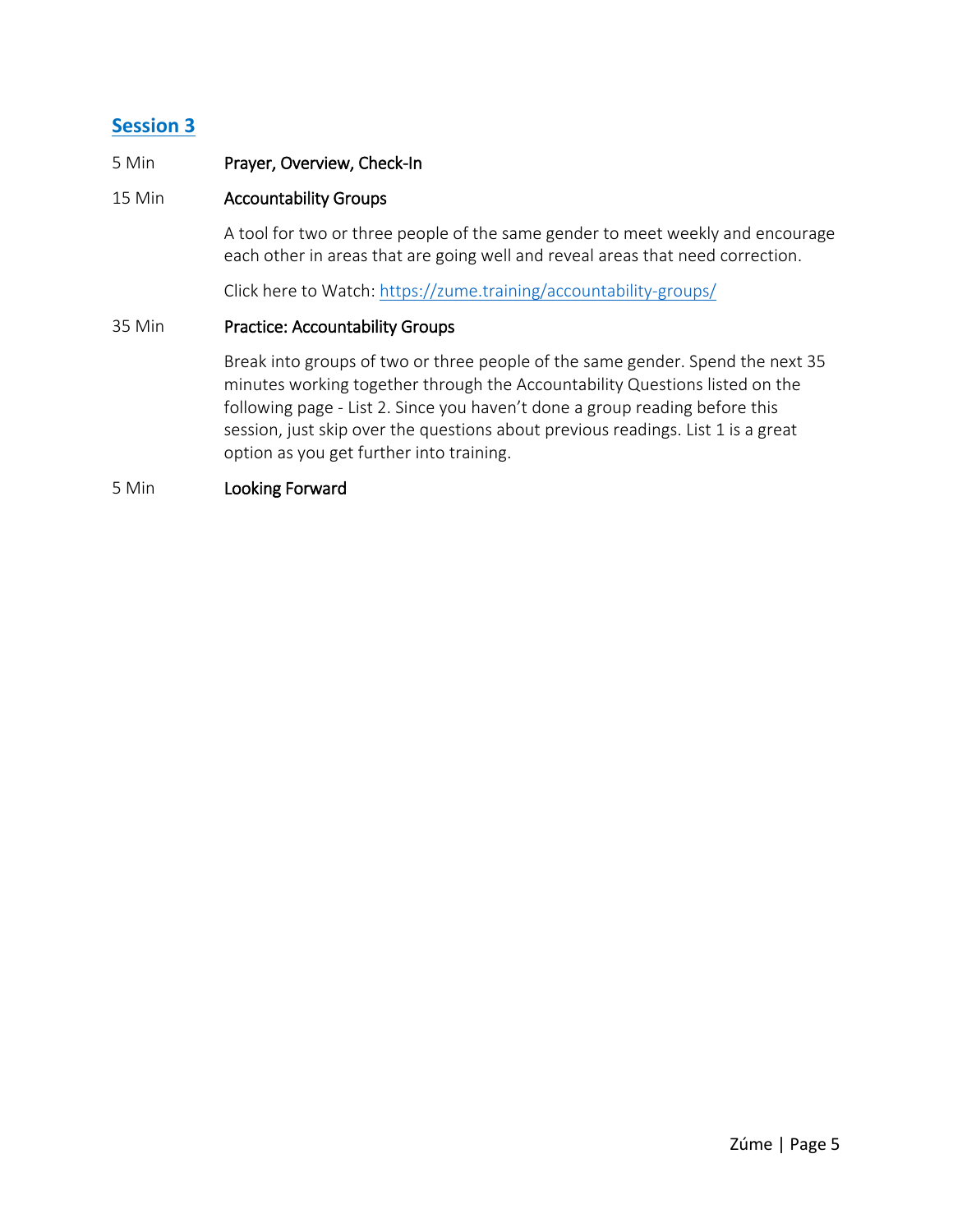# **Accountability Questions - List 1**

- 1. Pray that we will become like Jesus.
- 2. How are you doing? How is your prayer life?
- 3. Do you have any sin to confess? [Relational, Sexual, Financial, Pride, Integrity, Submission to Authority, etc.]
- 4. Did you obey what God told you last time? Share details.
- 5. Did you pray for the "Unbelievers" on your relationship list this week? Did you have the chance to share with any of them? Share details.
- 6. Did you memorize a new verse this week? Quote it.
- 7. Did you read at least 25 chapters in the Bible this week?
- 8. What did God say to you this week from the Word?
- 9. What are you going to specifically do about it?
- 10. Did you meet with your 3/3 group this week? How did it go?
- 11. Did you model or assist someone in starting a new 3/3 group this week? Share details.
- 12. Do you see anything hindering my walk with Christ?
- 13. Did you have the opportunity to share the gospel this week? Share details.
- 14. Practice 1-3 minute testimonies and the gospel right now.
- 15. Who can you invite to the group next week? If the group is four or more, multiply it.
- 16. Close with prayer regarding what was shared.

# **Accountability Questions - List 2**

- 1. How have your insights from last week's reading shaped the way you think and live?
- 2. Who did you pass your insights from last week on to and how was it received?
- 3. How have you seen God at work?
- 4. Have you been a testimony this week to the greatness of Jesus Christ with both your words and actions?
- 5. Have you been exposed to sexually alluring material or allowed your mind to entertain inappropriate sexual thoughts?
- 6. Have you acknowledged God's ownership in your use of money?
- 7. Have you coveted anything?
- 8. Have you hurt someone's reputation or feelings by your words?
- 9. Have you been dishonest in word or action or exaggerated?
- 10. Have you given into an addictive [or lazy or undisciplined] behavior?
- 11. Have you been a slave to clothing, friends, work, or possessions?
- 12. Have you failed to forgive someone?
- 13. What worries or anxieties are you facing? Have you complained or grumbled?
- 14. Have you maintained a thankful heart?
- 15. Have you been honoring, understanding and generous in your important relationships?
- 16. What temptations in thought, word, or action have you faced and how did you respond?
- 17. How have you taken opportunities to serve or bless others, especially believers?
- 18. Have you seen specific answers to prayer?
- 19. Did you complete the reading for the week?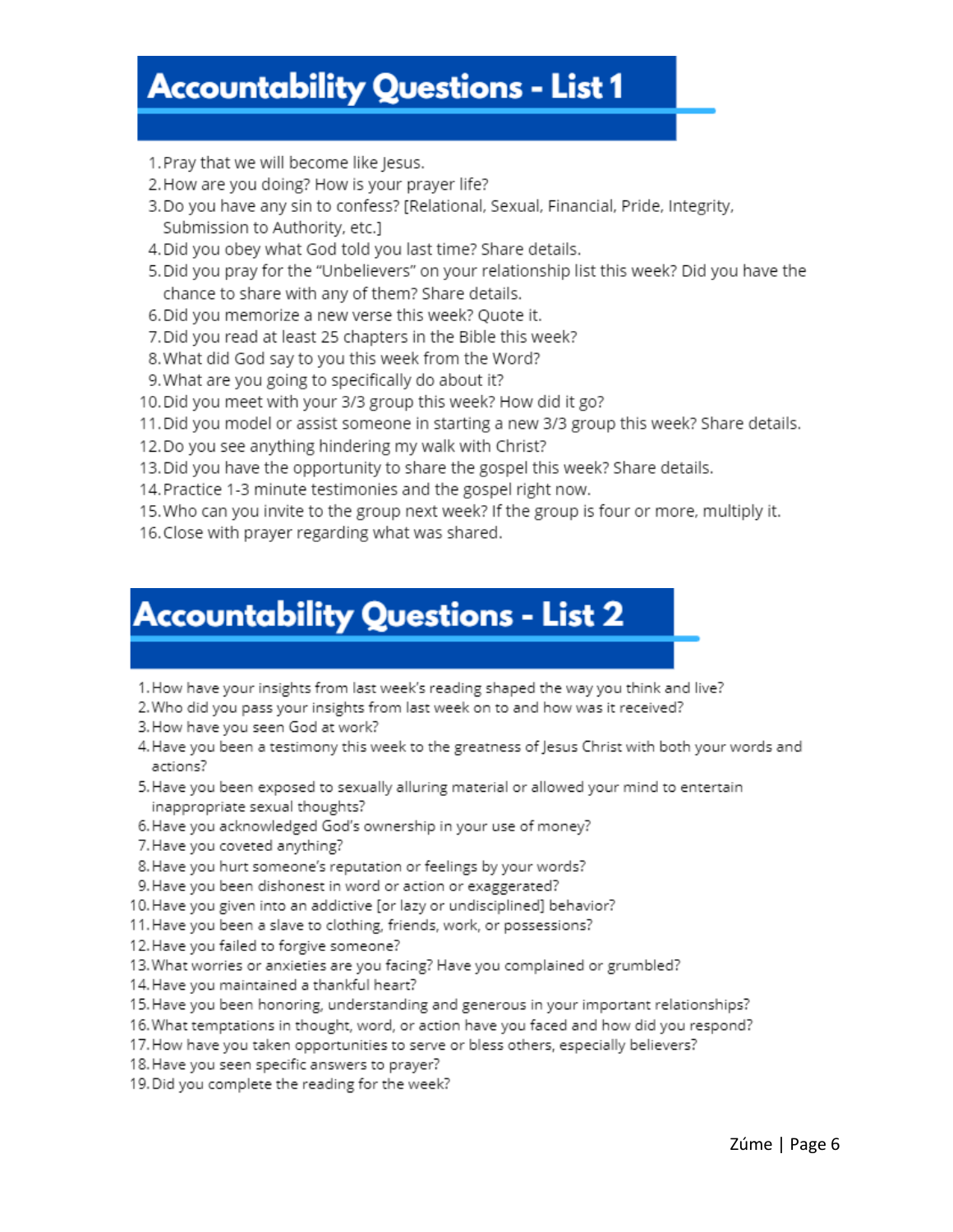| 5 Min  | Prayer, Overview, Check-In                                                                                                                                                                                                                                                                                                                                                                                                                                                                                                                                                                     |  |  |
|--------|------------------------------------------------------------------------------------------------------------------------------------------------------------------------------------------------------------------------------------------------------------------------------------------------------------------------------------------------------------------------------------------------------------------------------------------------------------------------------------------------------------------------------------------------------------------------------------------------|--|--|
| 15 Min | Consumer vs. Producer Lifestyle                                                                                                                                                                                                                                                                                                                                                                                                                                                                                                                                                                |  |  |
|        | You'll discover the four main ways God makes everyday followers more like Jesus.                                                                                                                                                                                                                                                                                                                                                                                                                                                                                                               |  |  |
|        | Click here to Watch: https://zume.training/consumer-vs-producer-lifestyle/                                                                                                                                                                                                                                                                                                                                                                                                                                                                                                                     |  |  |
| 15 Min | Relational Stewardship – List of 100                                                                                                                                                                                                                                                                                                                                                                                                                                                                                                                                                           |  |  |
|        | A tool designed to help you be a good steward of your relationships.                                                                                                                                                                                                                                                                                                                                                                                                                                                                                                                           |  |  |
|        | Click here to Watch: https://zume.training/relational-stewardship-list-of-100/                                                                                                                                                                                                                                                                                                                                                                                                                                                                                                                 |  |  |
| 20 Min | Practice: Create List of 100                                                                                                                                                                                                                                                                                                                                                                                                                                                                                                                                                                   |  |  |
|        | Have everyone in your group take the next 20 minutes to fill out his or her own<br>relationships list using the form on the next page(s). On each line, write down a<br>name and then mark that person's spiritual status as either, "Disciple" [someone<br>you believe is already a follower of Jesus], "Unbeliever [someone you believe is<br>not a follower of Jesus] or "Unknown." If anyone runs out of time before<br>completing their list, they can finish later. Remember - The people on your List of<br>100 should be ones you know how to contact and you have an ongoing or long- |  |  |

# 5 Min Looking Forward

term connection with.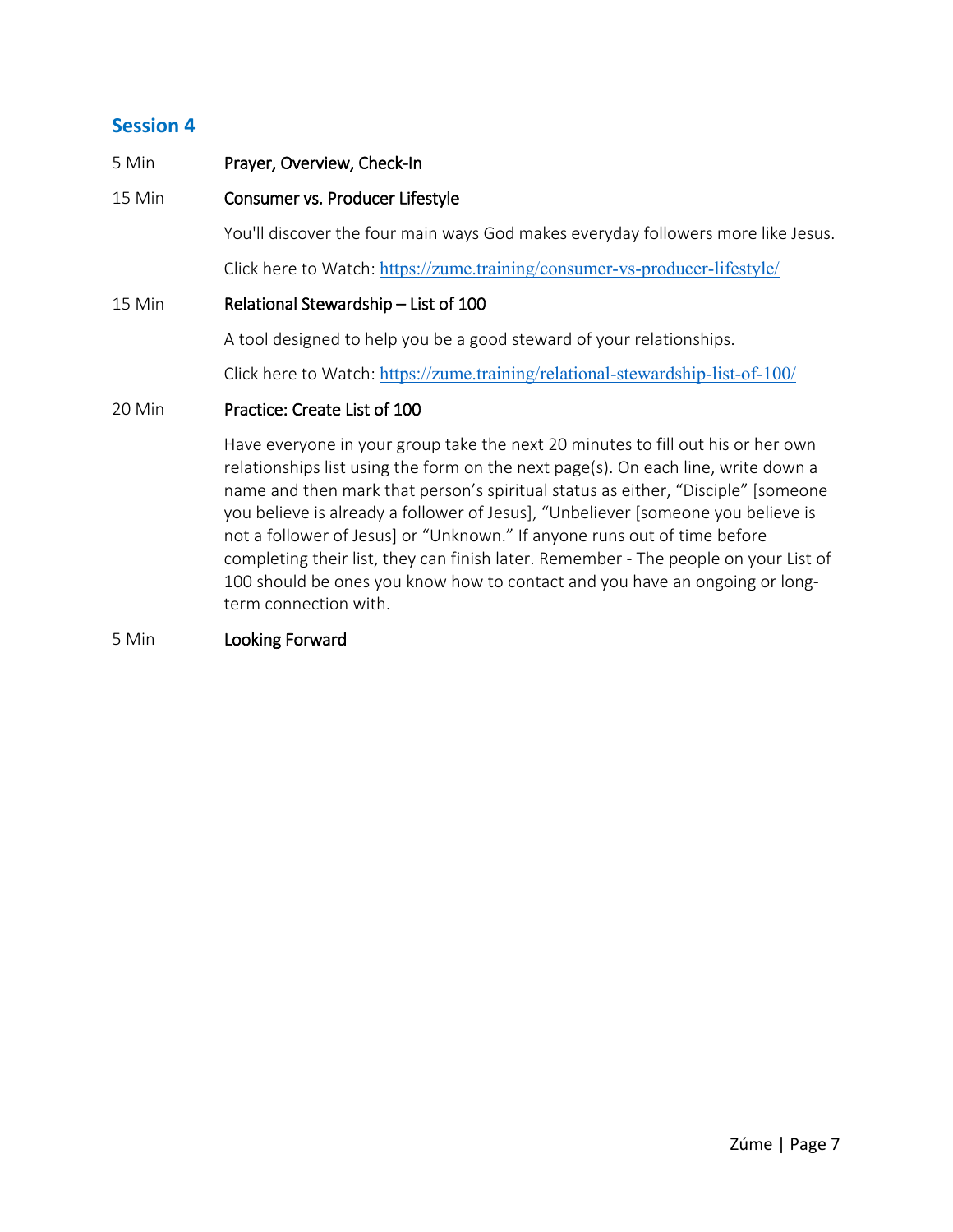# **List of 100**

| 1. |                                     | Status (Circle): Believer   Unbeliever   Unknown |  |
|----|-------------------------------------|--------------------------------------------------|--|
| 2. |                                     | Status (Circle): Believer   Unbeliever   Unknown |  |
| 3. |                                     | Status (Circle): Believer   Unbeliever   Unknown |  |
| 4. | Name: __________________________    | Status (Circle): Believer   Unbeliever   Unknown |  |
| 5. | Name: _________________________     | Status (Circle): Believer   Unbeliever   Unknown |  |
| 6. |                                     | Status (Circle): Believer   Unbeliever   Unknown |  |
| 7. |                                     | Status (Circle): Believer   Unbeliever   Unknown |  |
| 8. |                                     | Status (Circle): Believer   Unbeliever   Unknown |  |
| 9. |                                     | Status (Circle): Believer   Unbeliever   Unknown |  |
|    |                                     | Status (Circle): Believer   Unbeliever   Unknown |  |
|    |                                     | Status (Circle): Believer   Unbeliever   Unknown |  |
|    |                                     | Status (Circle): Believer   Unbeliever   Unknown |  |
|    |                                     | Status (Circle): Believer   Unbeliever   Unknown |  |
|    |                                     | Status (Circle): Believer   Unbeliever   Unknown |  |
|    |                                     | Status (Circle): Believer   Unbeliever   Unknown |  |
|    |                                     | Status (Circle): Believer   Unbeliever   Unknown |  |
|    |                                     | Status (Circle): Believer   Unbeliever   Unknown |  |
|    |                                     | Status (Circle): Believer   Unbeliever   Unknown |  |
|    |                                     | Status (Circle): Believer   Unbeliever   Unknown |  |
|    |                                     | Status (Circle): Believer   Unbeliever   Unknown |  |
|    |                                     | Status (Circle): Believer   Unbeliever   Unknown |  |
|    |                                     | Status (Circle): Believer   Unbeliever   Unknown |  |
|    |                                     | Status (Circle): Believer   Unbeliever   Unknown |  |
|    |                                     | Status (Circle): Believer   Unbeliever   Unknown |  |
|    |                                     | Status (Circle): Believer   Unbeliever   Unknown |  |
|    |                                     | Status (Circle): Believer   Unbeliever   Unknown |  |
|    |                                     | Status (Circle): Believer   Unbeliever   Unknown |  |
|    |                                     | Status (Circle): Believer   Unbeliever   Unknown |  |
|    |                                     | Status (Circle): Believer   Unbeliever   Unknown |  |
|    |                                     | Status (Circle): Believer   Unbeliever   Unknown |  |
|    | 31. Name:                           | Status (Circle): Believer   Unbeliever   Unknown |  |
|    |                                     | Status (Circle): Believer   Unbeliever   Unknown |  |
|    |                                     | Status (Circle): Believer   Unbeliever   Unknown |  |
|    | 34. Name: _________________________ | Status (Circle): Believer   Unbeliever   Unknown |  |
|    |                                     | Status (Circle): Believer   Unbeliever   Unknown |  |
|    |                                     | Status (Circle): Believer   Unbeliever   Unknown |  |
|    |                                     | Status (Circle): Believer   Unbeliever   Unknown |  |
|    |                                     | Status (Circle): Believer   Unbeliever   Unknown |  |
|    |                                     | Status (Circle): Believer   Unbeliever   Unknown |  |
|    |                                     | Status (Circle): Believer   Unbeliever   Unknown |  |
|    |                                     | Status (Circle): Believer   Unbeliever   Unknown |  |
|    |                                     | Status (Circle): Believer   Unbeliever   Unknown |  |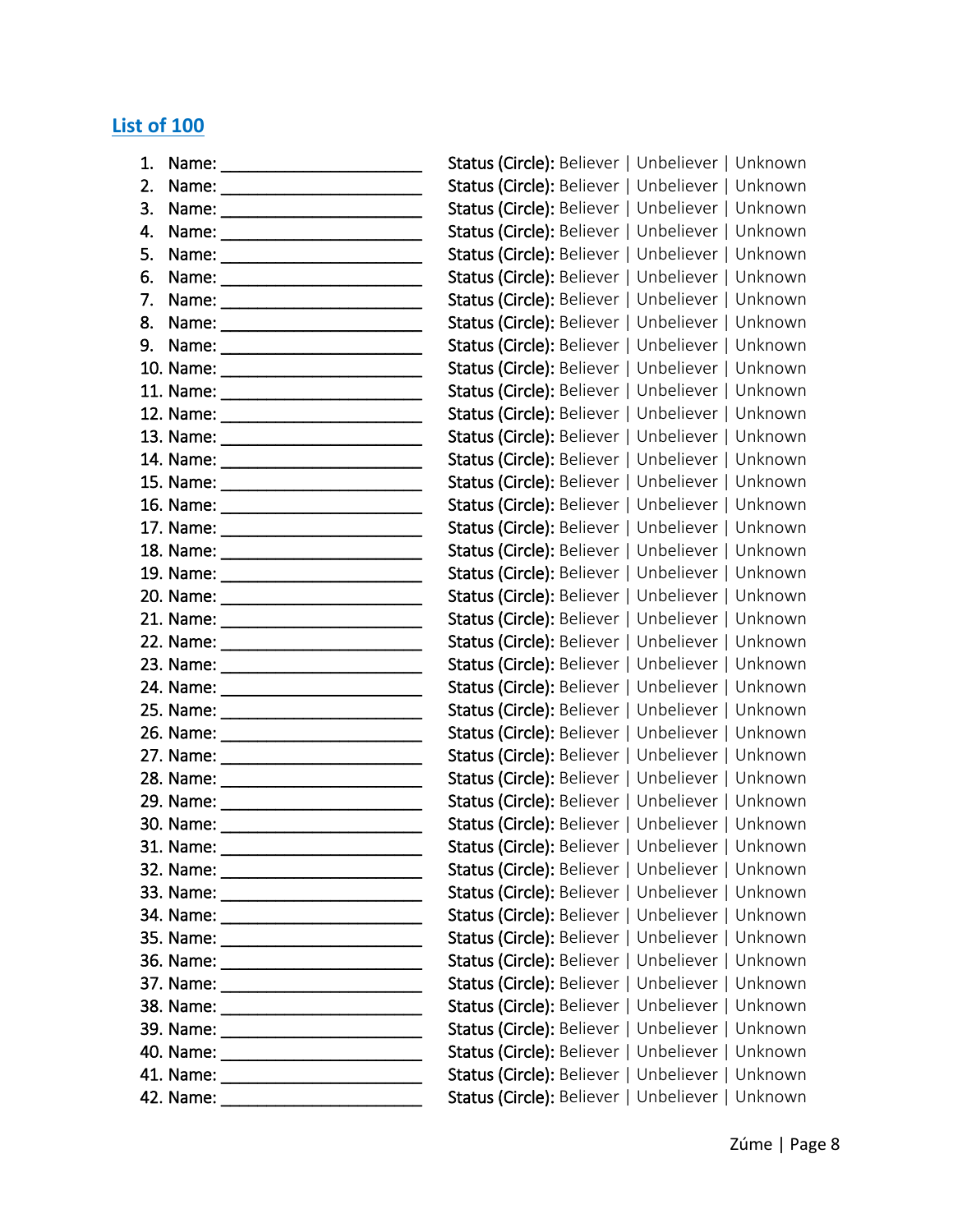|           | Status (Circle): Believer   Unbeliever   Unknown |
|-----------|--------------------------------------------------|
|           | Status (Circle): Believer   Unbeliever   Unknown |
|           | Status (Circle): Believer   Unbeliever   Unknown |
|           | Status (Circle): Believer   Unbeliever   Unknown |
|           | Status (Circle): Believer   Unbeliever   Unknown |
|           | Status (Circle): Believer   Unbeliever   Unknown |
|           | Status (Circle): Believer   Unbeliever   Unknown |
|           | Status (Circle): Believer   Unbeliever   Unknown |
|           | Status (Circle): Believer   Unbeliever   Unknown |
|           | Status (Circle): Believer   Unbeliever   Unknown |
|           | Status (Circle): Believer   Unbeliever   Unknown |
|           | Status (Circle): Believer   Unbeliever   Unknown |
|           | Status (Circle): Believer   Unbeliever   Unknown |
|           | Status (Circle): Believer   Unbeliever   Unknown |
|           | Status (Circle): Believer   Unbeliever   Unknown |
|           | Status (Circle): Believer   Unbeliever   Unknown |
|           | Status (Circle): Believer   Unbeliever   Unknown |
|           | Status (Circle): Believer   Unbeliever   Unknown |
|           | Status (Circle): Believer   Unbeliever   Unknown |
|           | Status (Circle): Believer   Unbeliever   Unknown |
|           | Status (Circle): Believer   Unbeliever   Unknown |
|           | Status (Circle): Believer   Unbeliever   Unknown |
|           | Status (Circle): Believer   Unbeliever   Unknown |
|           | Status (Circle): Believer   Unbeliever   Unknown |
|           | Status (Circle): Believer   Unbeliever   Unknown |
|           | Status (Circle): Believer   Unbeliever   Unknown |
|           | Status (Circle): Believer   Unbeliever   Unknown |
|           | Status (Circle): Believer   Unbeliever   Unknown |
|           | Status (Circle): Believer   Unbeliever   Unknown |
|           | Status (Circle): Believer   Unbeliever   Unknown |
| 73. Name: | Status (Circle): Believer   Unbeliever   Unknown |
|           | Status (Circle): Believer   Unbeliever   Unknown |
|           | Status (Circle): Believer   Unbeliever   Unknown |
|           | Status (Circle): Believer   Unbeliever   Unknown |
|           | Status (Circle): Believer   Unbeliever   Unknown |
|           | Status (Circle): Believer   Unbeliever   Unknown |
|           | Status (Circle): Believer   Unbeliever   Unknown |
|           | Status (Circle): Believer   Unbeliever   Unknown |
|           | Status (Circle): Believer   Unbeliever   Unknown |
|           | Status (Circle): Believer   Unbeliever   Unknown |
|           | Status (Circle): Believer   Unbeliever   Unknown |
|           | Status (Circle): Believer   Unbeliever   Unknown |
|           | Status (Circle): Believer   Unbeliever   Unknown |
|           | Status (Circle): Believer   Unbeliever   Unknown |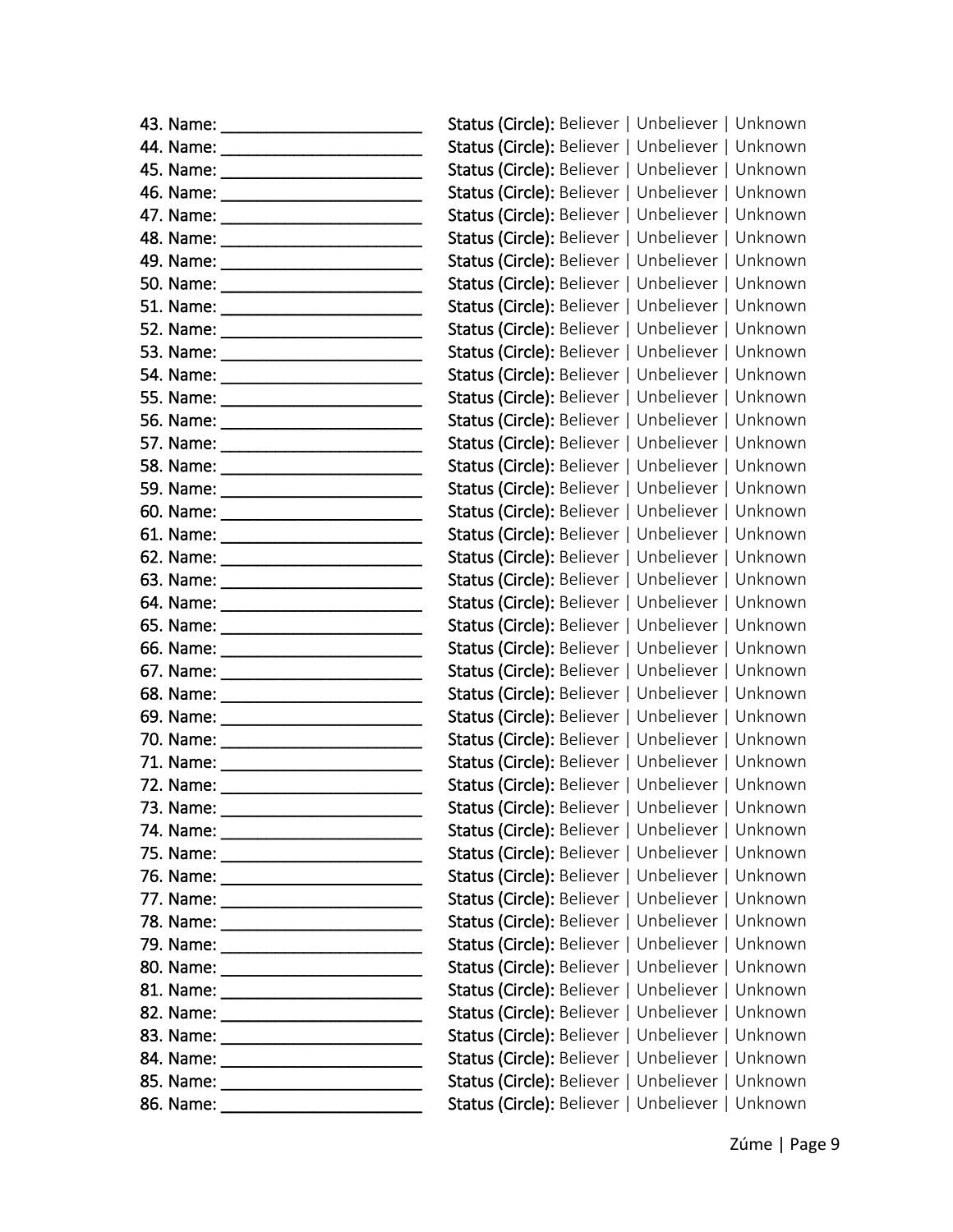| 87. Name:                  | Status (Circle): Believer   Unbeliever   Unknown |
|----------------------------|--------------------------------------------------|
| 88. Name:                  | Status (Circle): Believer   Unbeliever   Unknown |
| 89. Name:                  | Status (Circle): Believer   Unbeliever   Unknown |
| 90. Name:                  | Status (Circle): Believer   Unbeliever   Unknown |
| 91. Name:                  | Status (Circle): Believer   Unbeliever   Unknown |
| 92. Name:                  | Status (Circle): Believer   Unbeliever   Unknown |
| 93. Name: _________        | Status (Circle): Believer   Unbeliever   Unknown |
| 94. Name: ___________      | Status (Circle): Believer   Unbeliever   Unknown |
| 95. Name: ________________ | Status (Circle): Believer   Unbeliever   Unknown |
| 96. Name:                  | Status (Circle): Believer   Unbeliever   Unknown |
| 97. Name:                  | Status (Circle): Believer   Unbeliever   Unknown |
| 98. Name: _____________    | Status (Circle): Believer   Unbeliever   Unknown |
| 99. Name:                  | Status (Circle): Believer   Unbeliever   Unknown |
| 100. Name:                 | Status (Circle): Believer   Unbeliever   Unknown |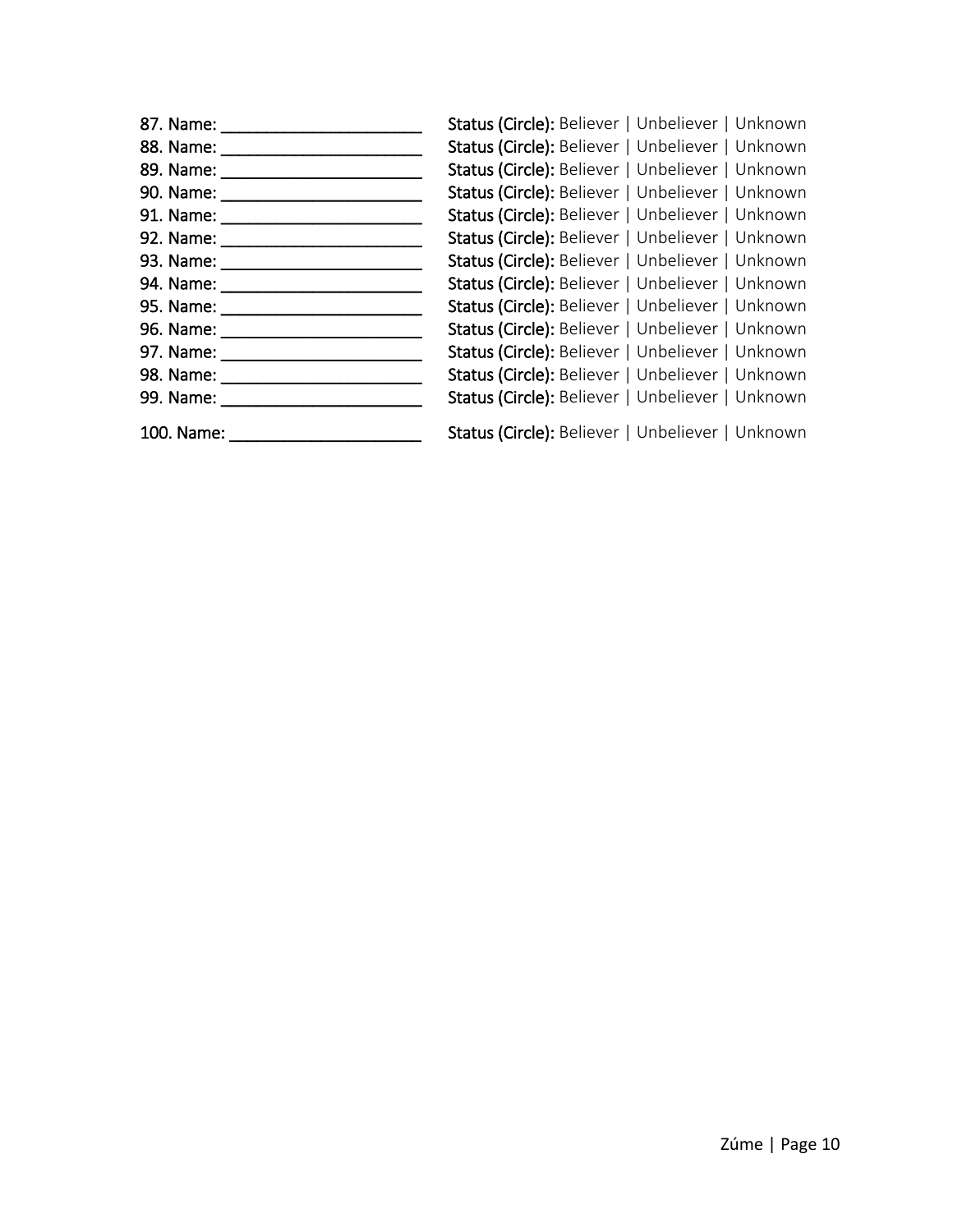#### 5 Min Prayer, Overview, Check-In

#### 15 Min **How to Spend an Hour in Prayer**

See how easy it is to spend an hour in prayer. Click here to Watch:<https://zume.training/how-to-spend-an-hour-in-prayer/>

#### 35 Min Practice: Prayer Cycle

Spend the next 35 minutes in prayer by individually working through the exercises in the Prayer Cycle. Set a time for the group to return and reconnect. Be sure to allow a few extra minutes for everyone to find a quiet place to pray and to make their way back to the group.

From Dick Eastman's book The Hour that Changes the World © 2002 by Dick Eastman, Chosen Books, Grand Rapids, MI, used by permission.

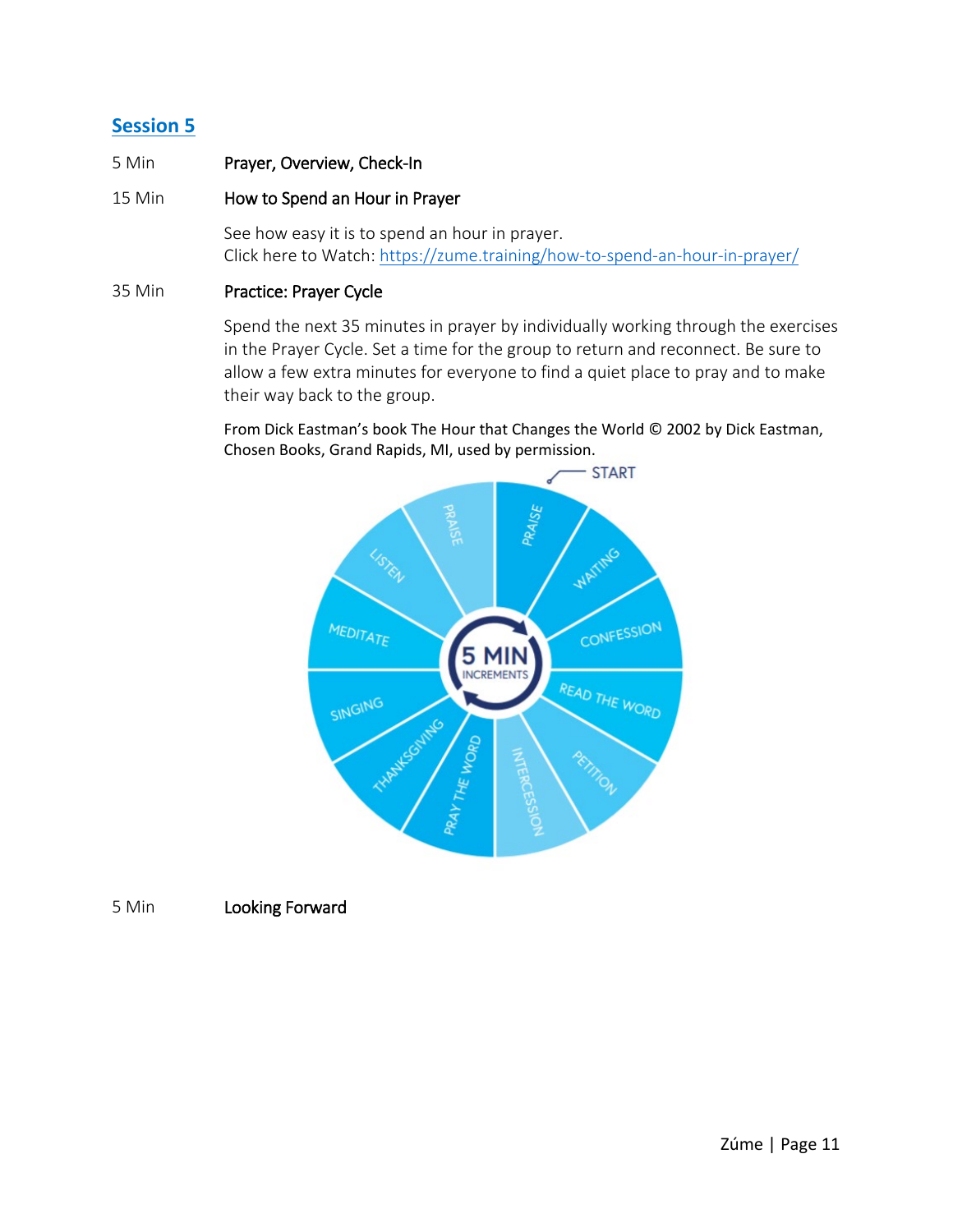| 5 Min | Prayer, Overview, Check-In |
|-------|----------------------------|
|-------|----------------------------|

#### 15 Min The Kingdom Economy

Learn how God's economy is different from the world's. God invests more in those who are faithful with what they've already been given. Click here to Watch:<https://zume.training/the-kingdom-economy/>

#### 5 Min Discuss: Should every disciple share?

#### 15 Min Vision Casting the Greatest Blessing

Learn a simple pattern of making not just one follower of Jesus but entire spiritual families who multiply for generations to come.

Click here to Watch:<https://zume.training/vision-casting-the-greatest-blessing/>

15 Min The Gospel and How to Share It

Learn a way to share God's Good News from the beginning of humanity all the way to the end of this age.

Click here to Watch: https://zume.training/the-gospel-and-how-to-share-it/

#### 20 Min Practice: Prepare to Share the Gospel Next Week

Reflecting on the previous video, "The Gospel and How to Share It", take the next 20 minutes to prepare and plan how you will share the Gospel. Be prepared to practice in a small group next week.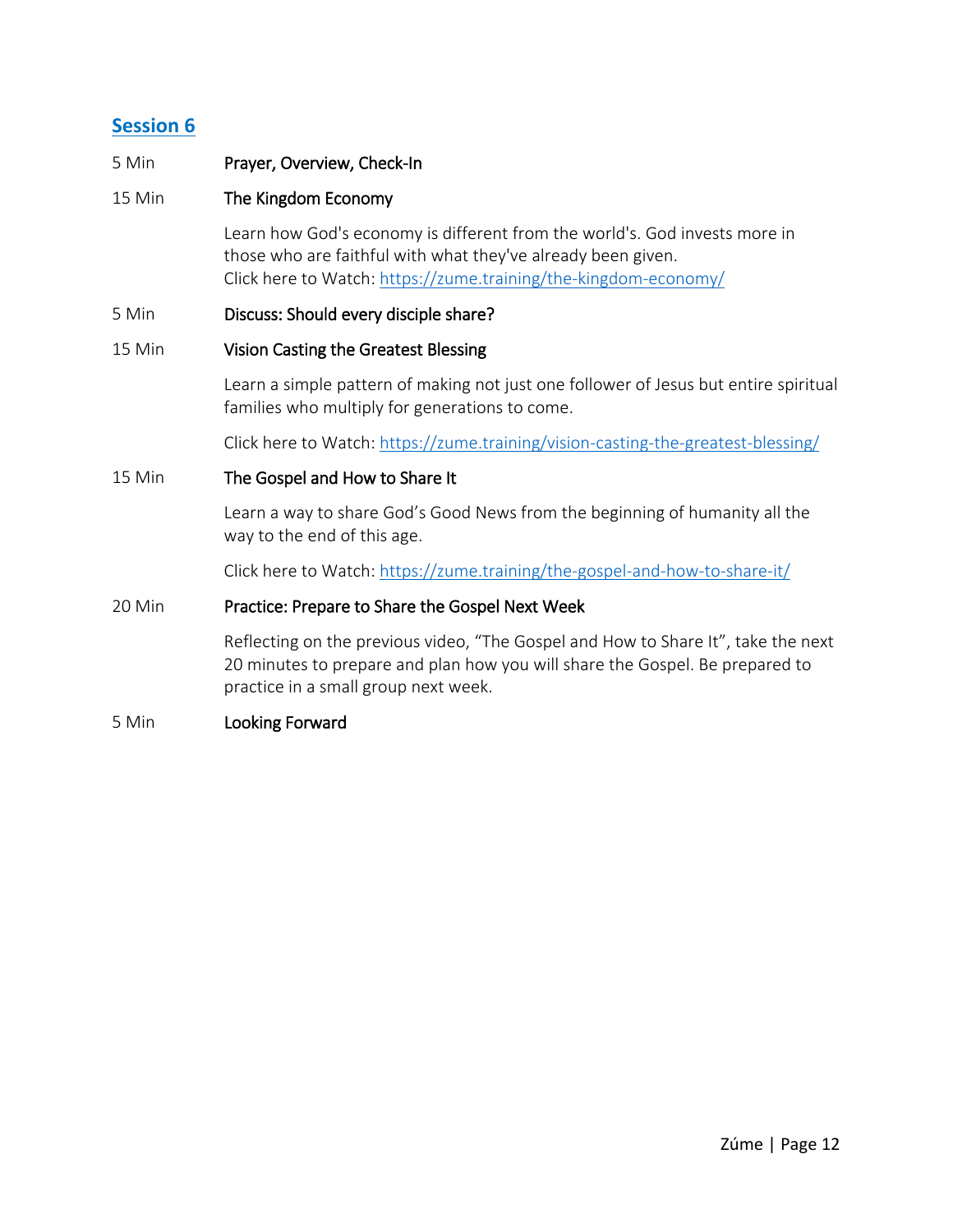#### 5 Min Prayer, Overview, Check-In

#### 50 Min Practice: Sharing the Gospel

Break into groups of two or three and spend the next 50 minutes practicing telling God's Story. Choose 5 people from your List of 100 that you marked as an "Unbeliever" or "Unknown." Have someone pretend to be each of those five people, and practice telling God's Story in a way that you think will make sense to that particular person. You can use the Creation to Judgement Story or some other way you think will work well for the one you're sharing with. After you've practiced, switch. Pretend to be someone else's five people from their list. By the time you're finished, you'll be ready to share God's Story.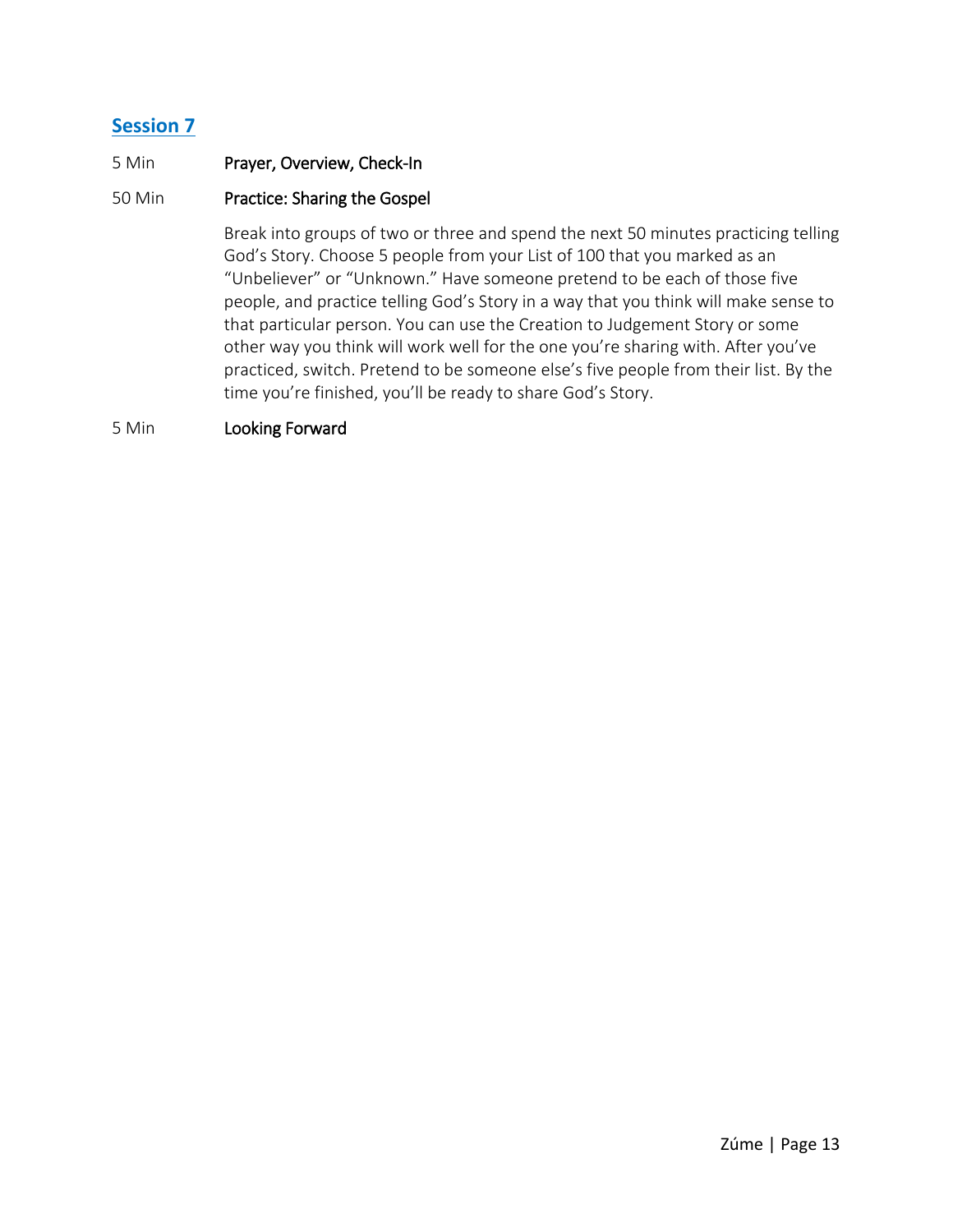#### 5 Min Prayer, Overview, Check-In

#### 15 Min Baptism and How to Do It

Jesus said, "Go and make disciples of all nations, baptizing them in the name of the Father and of the Son and of the Holy Spirit…" Learn how to put this into practice.

Click here to Watch:<https://zume.training/baptism-and-how-to-do-it/>

#### 20 Min Prepare Your 3-Minute Testimony

Learn how to share your testimony in three minutes by sharing how Jesus has impacted your life.

Click here to Watch:<https://zume.training/prepare-your-3-minute-testimony/>

#### 15 Min Practice: Prepare to Share Your Testimony Next Week

There are endless ways to shape your story, but here are some ways that we've seen work well:

- A Simple Statement You can share a simple statement about why you chose to follow Jesus. This works well for a brand new believer.
- Before and After You can share your "before" and "after" story what your life was like before you knew Jesus and what your life your life is like now. Simple and powerful.
- With and Without You can share your "with" and "without" story what your life is like "with Jesus" and what it would be like "without Him". This version of your story works well if you came to faith at a young age.

When sharing your story, it's helpful to think of it as part of a three-part process:

- Their Story Ask the person you are talking with to share about their spiritual journey.
- Your Story Then share your Testimony shaped around their experience.
- God's Story Finally share God's story in a way that connects with their world-view, values and priorities.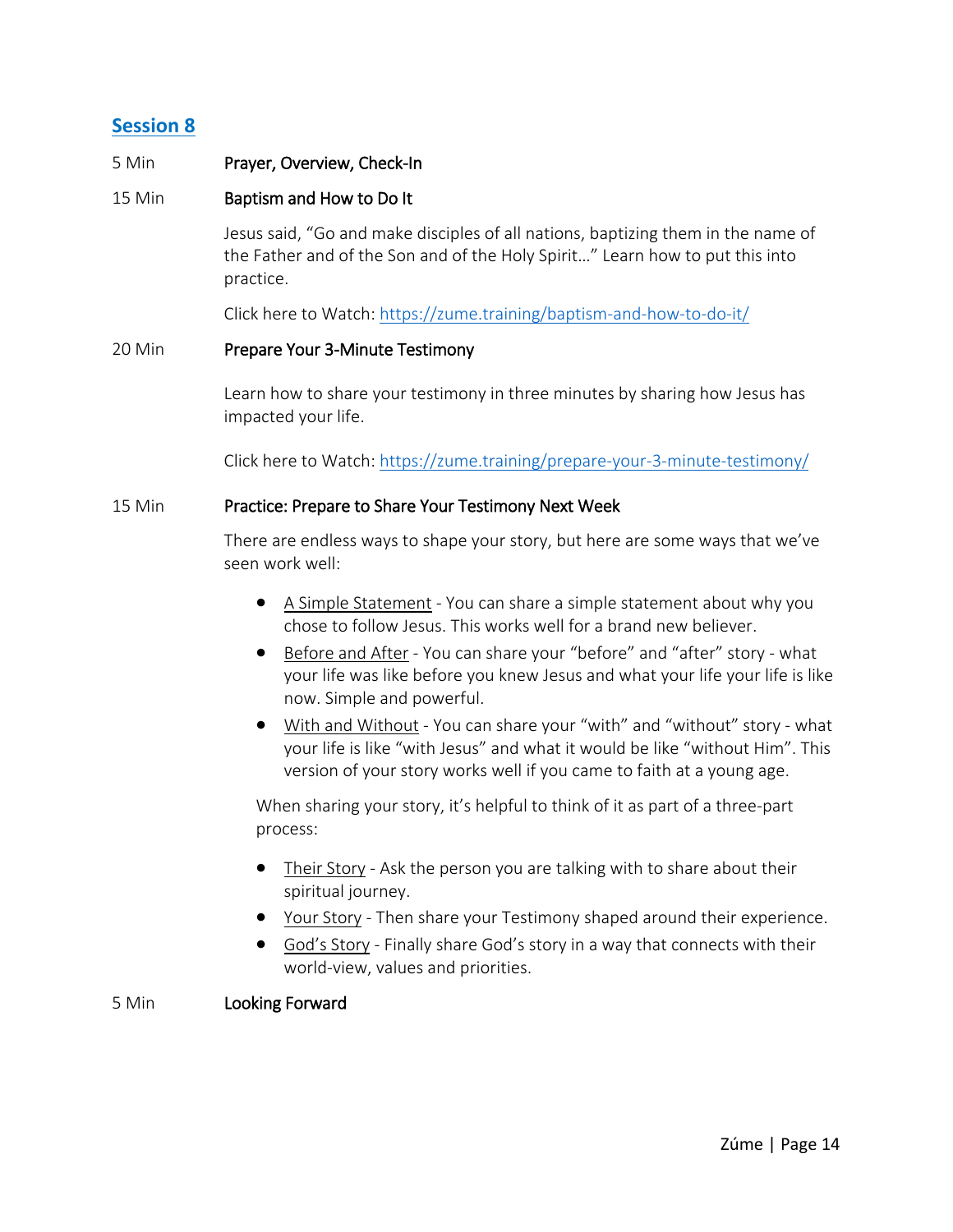#### 5 Min Prayer, Overview, Check-In

#### 50 Min Practice: Sharing Your Testimony

Break into groups of two or three and spend the next 50 minutes practicing sharing your Testimony. Choose 5 people from your List of 100 that you marked as an "Unbeliever" or "Unknown." Have someone pretend to be each of those five people, and practice your Testimony in a way that you think will make sense to that particular person. You can use any of the patterns taught or some other way you think will work well for the one you're sharing with. After you've practiced, switch. Pretend to be someone else's five people from their list. By the time you're finished, you should be able to tell your Testimony in about 3 minutes or less.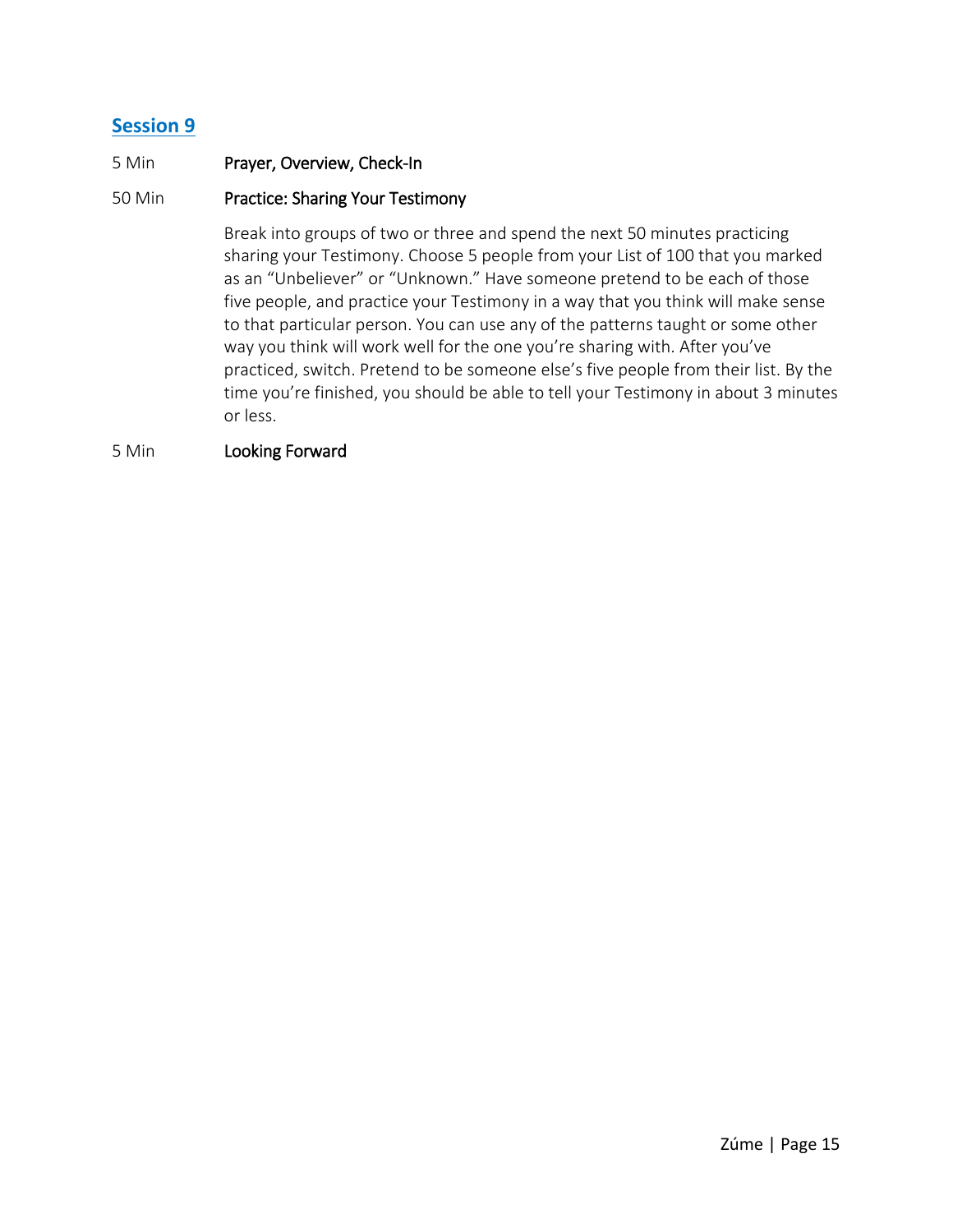| 5 Min  | Prayer, Overview, Check-In                                                                                                      |
|--------|---------------------------------------------------------------------------------------------------------------------------------|
| 15 Min | Duckling Discipleship - Leading Immediately                                                                                     |
|        | Learn what ducklings have to do with disciple making.                                                                           |
|        | Click here to Watch: https://zume.training/duckling-discipleship-leading-sooner/                                                |
| 15 Min | Eyes to See Where the Kingdom Isn't                                                                                             |
|        | Begin to see where God's Kingdom isn't. These are usually the places where God<br>wants to work the most.                       |
|        | Click here to Watch: https://zume.training/eyes-to-see-where-the-kingdom-isnt/                                                  |
| 15 Min | The Lord's Supper and How to Lead It                                                                                            |
|        | It's a simple way to celebrate our intimate connection and ongoing relationship<br>with Jesus. Learn a simple way to celebrate. |
|        | Click here to Watch: https://zume.training/the-lords-supper-and-how-to-lead-it/                                                 |
| 5 Min  | Practice: The Lord's Supper                                                                                                     |
|        | Spend the next 5 minutes celebrating The Lord's Supper with your group.                                                         |
| 5 Min  | Looking Forward                                                                                                                 |
|        |                                                                                                                                 |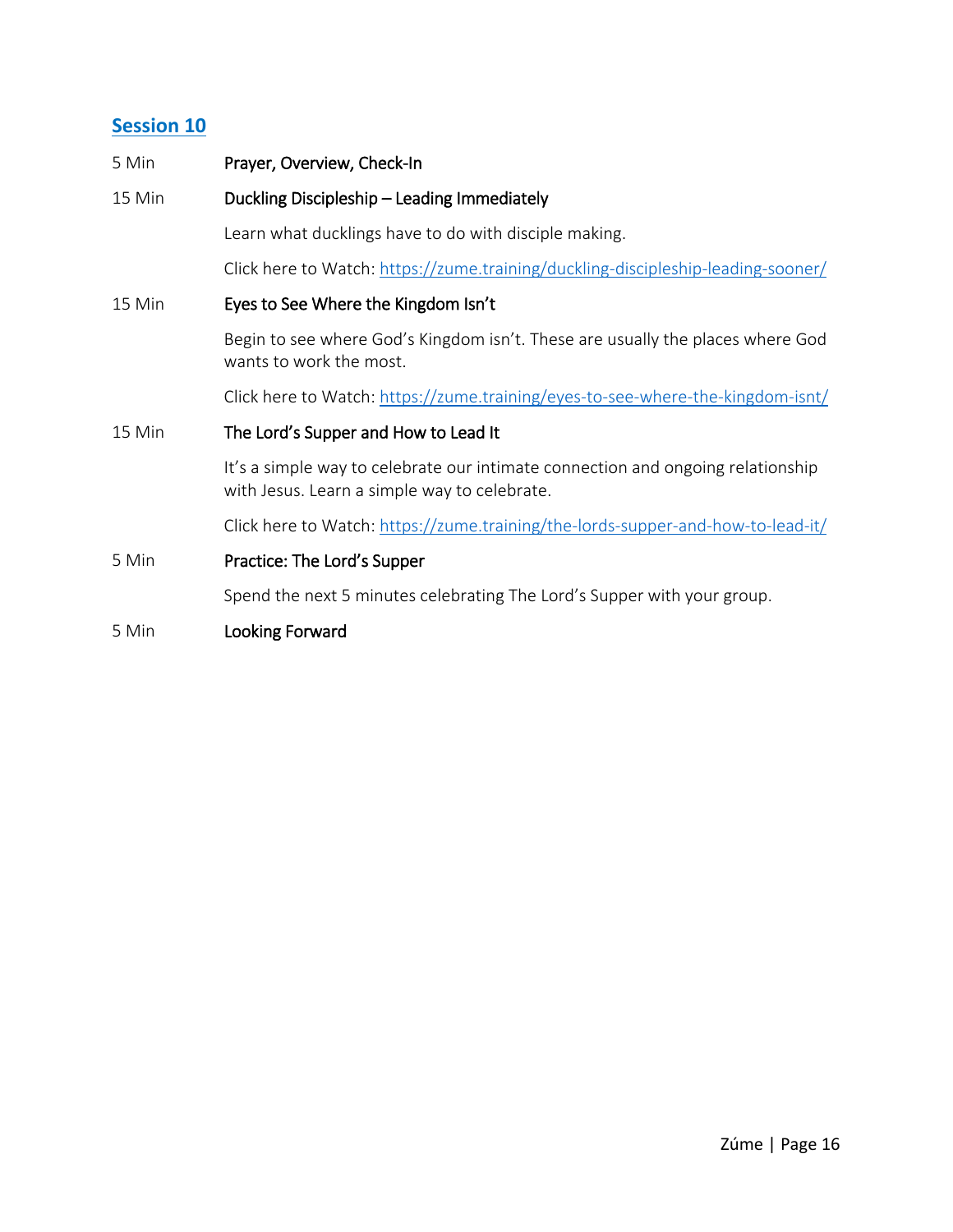#### 5 Min Prayer, Overview, Check-In

#### 15 Min Prayer Walking and How to Do It

It's a simple way to obey God's command to pray for others. And it's just what it sounds like — praying to God while walking around!

Click here to Watch:<https://zume.training/prayer-walking/>

#### 35 Min Practice: Prayer Walking

Break into groups of two or three and go out into the community to practice Prayer Walking. Choosing a location can be as simple as walking out from your current session or praying and planning a destination. Go as God leads.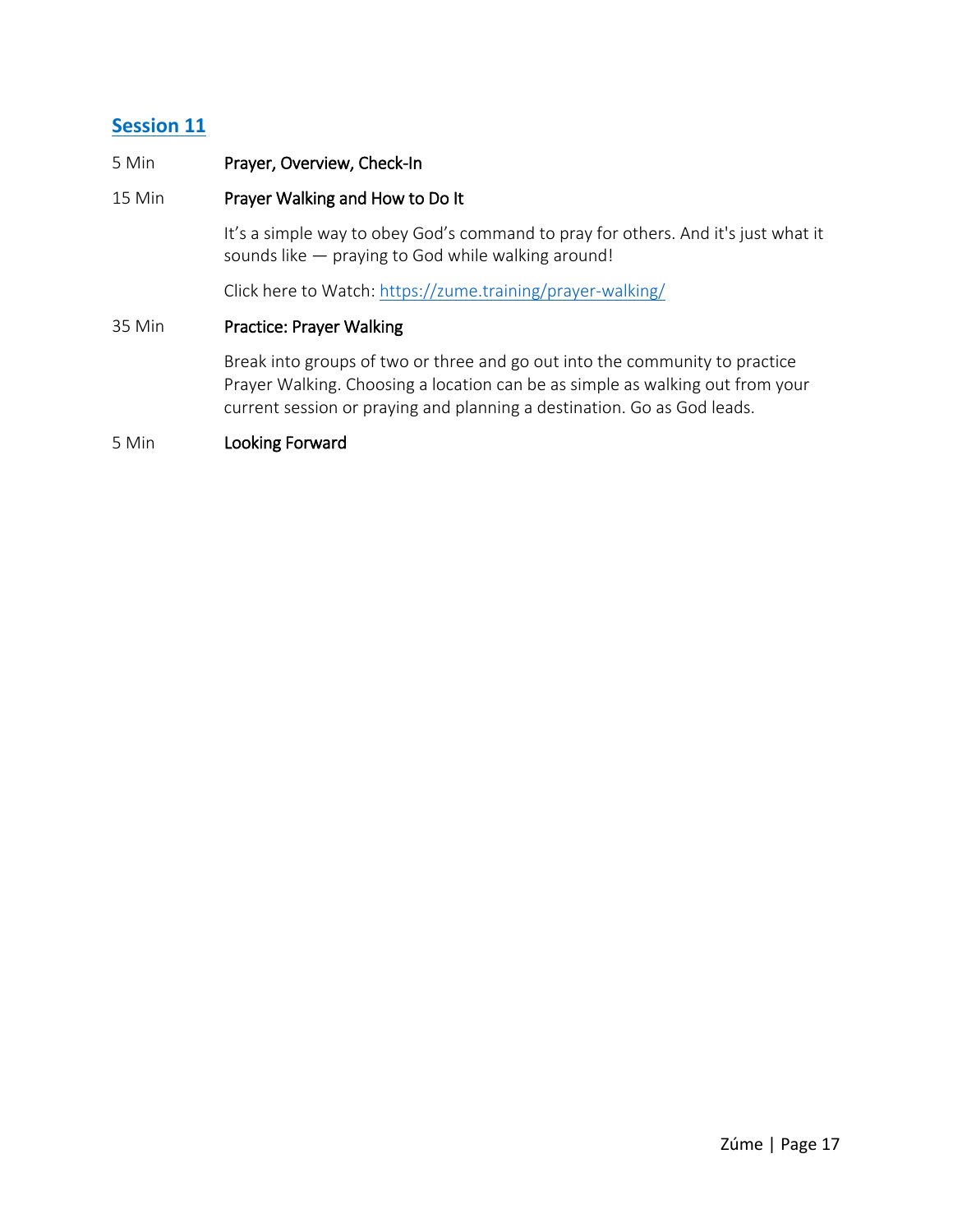| 5 Min  | Prayer, Overview, Check-In                                                            |
|--------|---------------------------------------------------------------------------------------|
| 15 Min | A Person of Peace and How to Find One                                                 |
|        | Learn who a person of peace might be and how to know when you've found one.           |
|        | Click here to Watch: https://zume.training/a-person-of-peace-and-how-to-find-<br>one/ |
| 15 Min | The BLESS Prayer Pattern                                                              |
|        | Practice a simple mnemonic to remind you of ways to pray for others.                  |
|        | Click here to Watch: https://zume.training/the-bless-prayer-pattern/                  |
| 20 Min | Practice: BLESS Prayer                                                                |
|        |                                                                                       |

Break into groups of two or three and spend the next 20 minutes practicing the B.L.E.S.S. Prayer. Practice praying the 5 areas of the B.L.E.S.S. Prayer for someone AND practice how you would train others to understand and use the B.L.E.S.S. Prayer, too.

BLESS:

- Body [health]
- Labor [job and finances]
- Emotional [morale]
- Social [relationships]
- Spiritual [knowing and loving God more]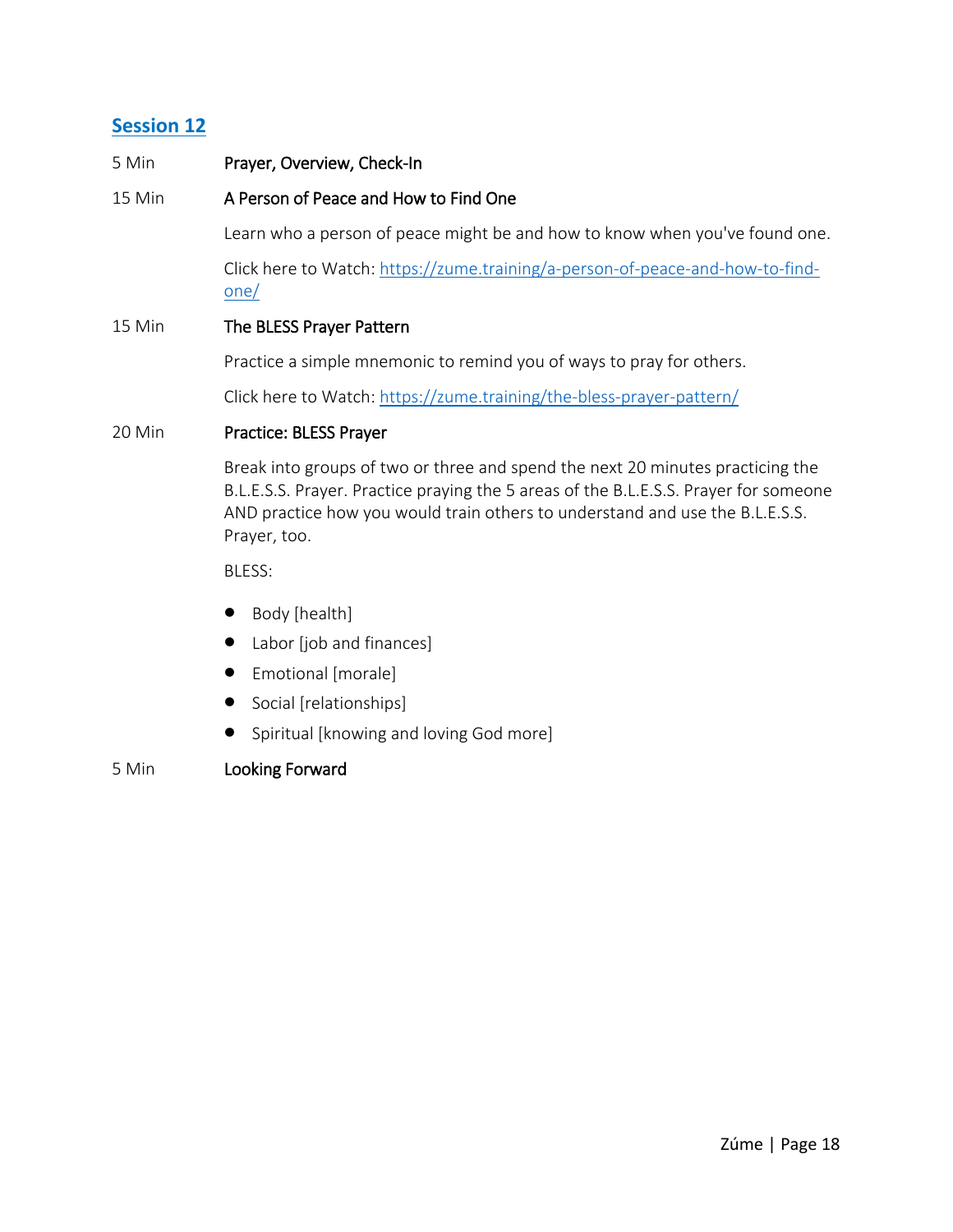| 5 Min | Prayer, Overview, Check-In |
|-------|----------------------------|
|-------|----------------------------|

#### 15 Min Faithfulness is Better than Knowledge

It's important what disciples know — but it's much more important what they DO with what they know.

Click here to Watch:<https://zume.training/faithfulness-is-better-than-knowledge/>

#### 35 Min 3/3 Group Meeting Pattern

A 3/3 Group is a way for followers of Jesus to meet, pray, learn, grow, fellowship and practice obeying and sharing what they've learned. In this way, a 3/3 Group is not just a small group but a Simple Church.

Click here to Watch:<https://zume.training/3-3-group-meeting-pattern/>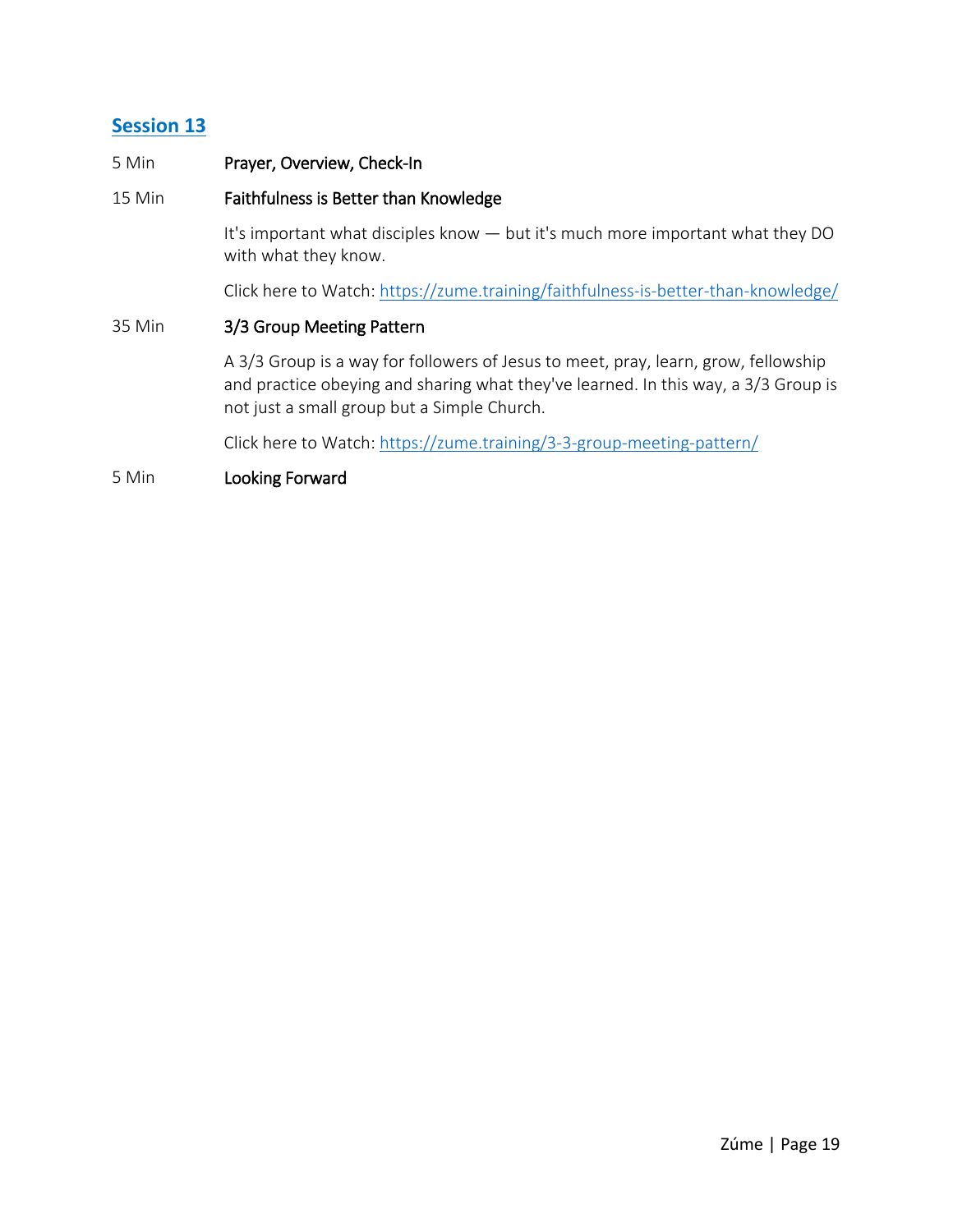#### 5 Min Prayer, Overview, Check-In

#### 50 Min Practice: 3/3 Group

Have your entire group spend the next 50 minutes practicing the 3/3 Groups Format using this pattern:

- LOOK BACK Use last week's Session Challenges to practice "Faithfulness"
- LOOK UP Use Mark 5:1-20 as your group's reading passage and answer questions 1- 4
- LOOK FORWARD Use questions 5, 6, and 7 to develop how you will Obey, Train and Share

REMEMBER - Each section should take about 1/3 of your practice time. (Note: Try to set up groups of 3 or 4 max. Larger groups will have trouble finishing in such a short time period. Groups will have 15 minutes or so for each "third." A better, more relaxed time slot (with 4 people) would be one hour to 90 minutes.)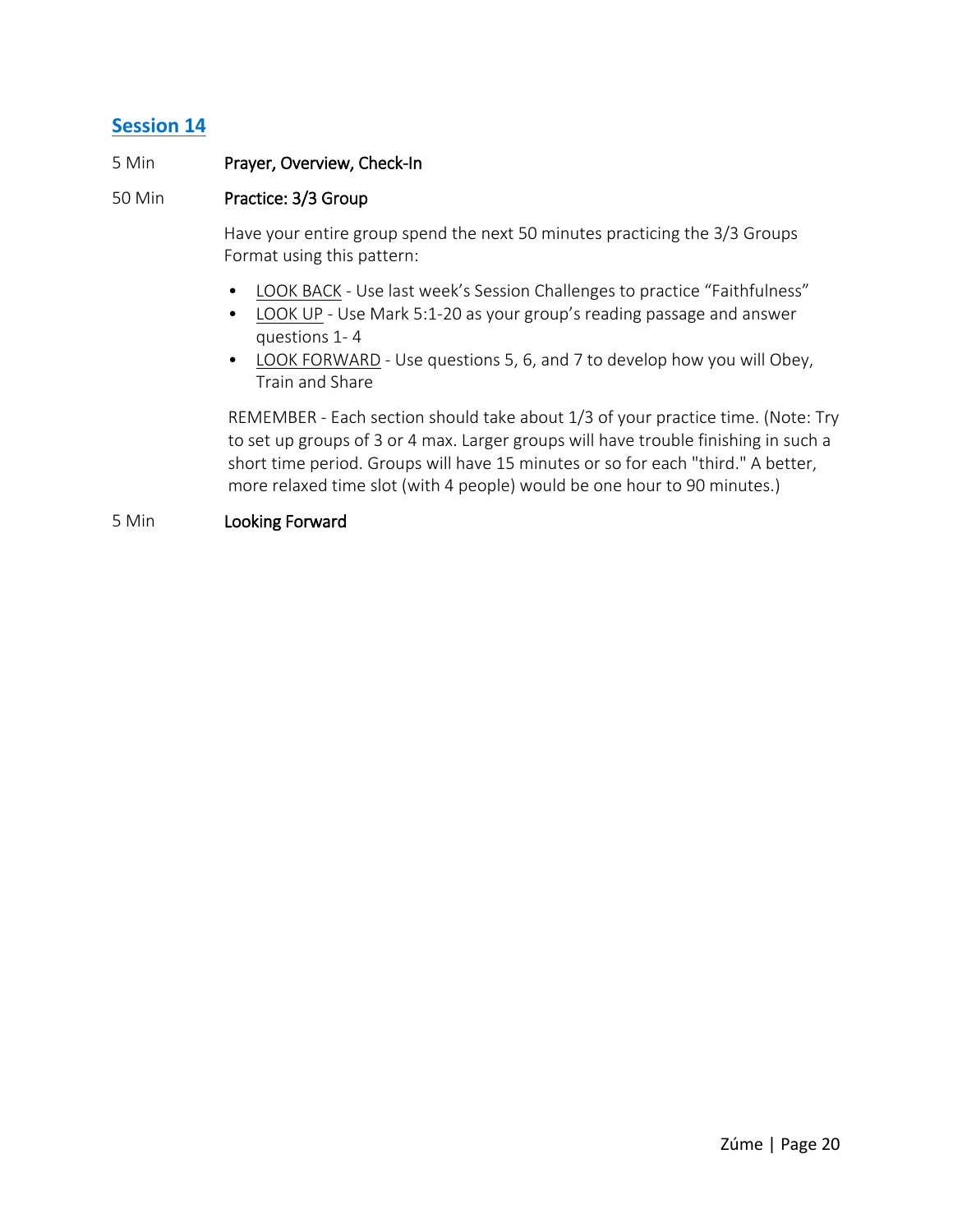| 5 Min  | Prayer, Overview, Check-In                                                                                         |  |  |
|--------|--------------------------------------------------------------------------------------------------------------------|--|--|
| 20 Min | Discuss: 3/3 Group Experience from Last Two Weeks                                                                  |  |  |
|        | What did you like about the 3/3 experience? How was it different from what you<br>had experienced before?          |  |  |
| 15 Min | <b>Training Cycle for Maturing Disciples</b>                                                                       |  |  |
|        | Learn the training cycle and consider how it applies to disciple making.                                           |  |  |
|        | Click here to Watch: https://zume.training/training-cycle-for-maturing-disciples/                                  |  |  |
| 15 min | Leadership Cells                                                                                                   |  |  |
|        | A Leadership Cell is a way someone who feels called to lead can develop their<br>leadership by practicing serving. |  |  |
|        | Click here to Watch: https://zume.training/leadership-cells/                                                       |  |  |
|        |                                                                                                                    |  |  |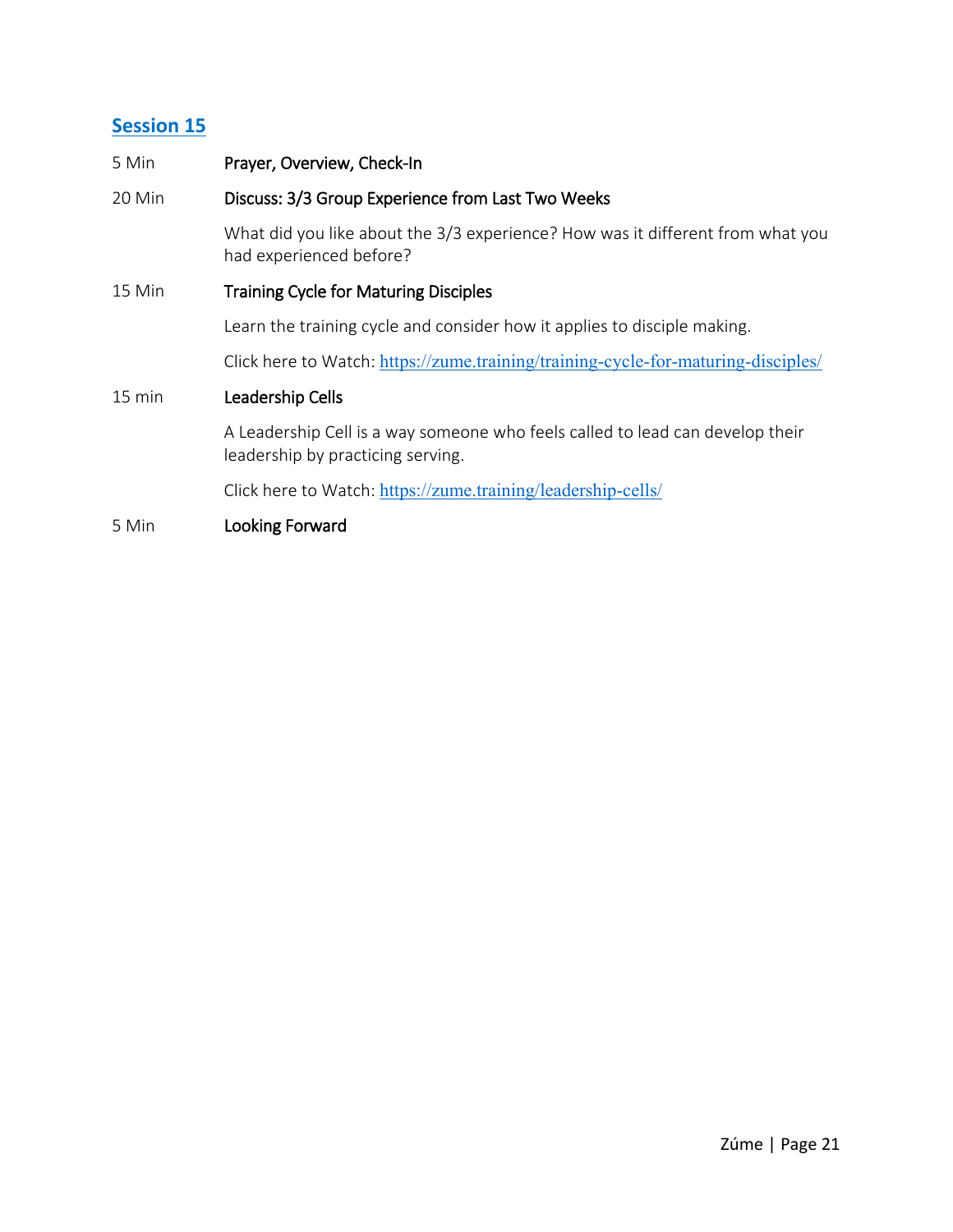| 5 Min  | Prayer, Overview, Check-In                                                                         |
|--------|----------------------------------------------------------------------------------------------------|
| 15 Min | <b>Expect Non-Sequential Growth</b>                                                                |
|        | See how disciple making doesn't have to be linear. Multiple things can happen at<br>the same time. |
|        | Click here to Watch: https://zume.training/expect-non-sequential-growth/                           |
| 15 Min | Pace of Multiplication Matters                                                                     |
|        | Multiplying matters and multiplying quickly matters even more. See why pace<br>matters.            |
|        | Click here to Watch: https://zume.training/pace-of-multiplication-matters/                         |
| 15 min | Always Part of Two Churches                                                                        |
|        | Learn how to obey Jesus' commands by going AND staying.                                            |
|        | Click here to Watch: https://zume.training/always-part-of-two-churches/                            |
| 5 Min  | Looking Forward                                                                                    |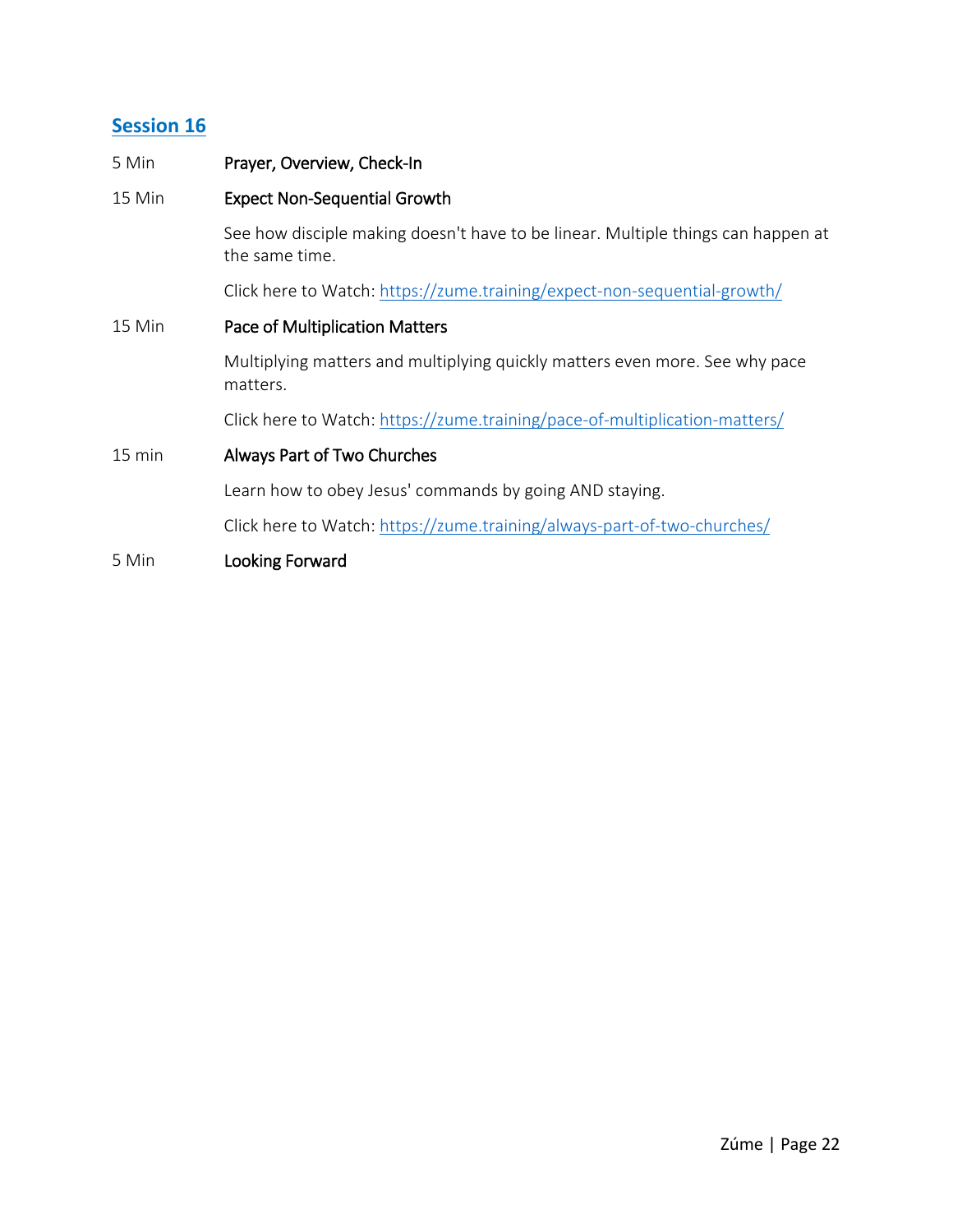#### 5 Min Prayer, Overview, Check-In

#### 15 Min Three-Month Plan

Create and share your plan for how you will implement the Zúme tools over the next three months.

Click here to Watch (must have account to access): [https://zume.training/three](https://zume.training/three-month-plan/)[month-plan/](https://zume.training/three-month-plan/)

#### 25 Min Practice: Create Three-Month Plan

Now that you have been introduced to some basic disciple-making tools, spend the next 15 minutes in prayer and ask the Lord specifically what He would have you to do with them in the next three months. When you have spent time listening to Him, fill out the plan on the following page.

#### 10 min Discuss: Share Three-Month Plan with Group

Share your plan with the whole group and set up a follow-up accountability schedule when you will check on each other 1, 2, 3, 4, 6, 8, and 12 weeks from now.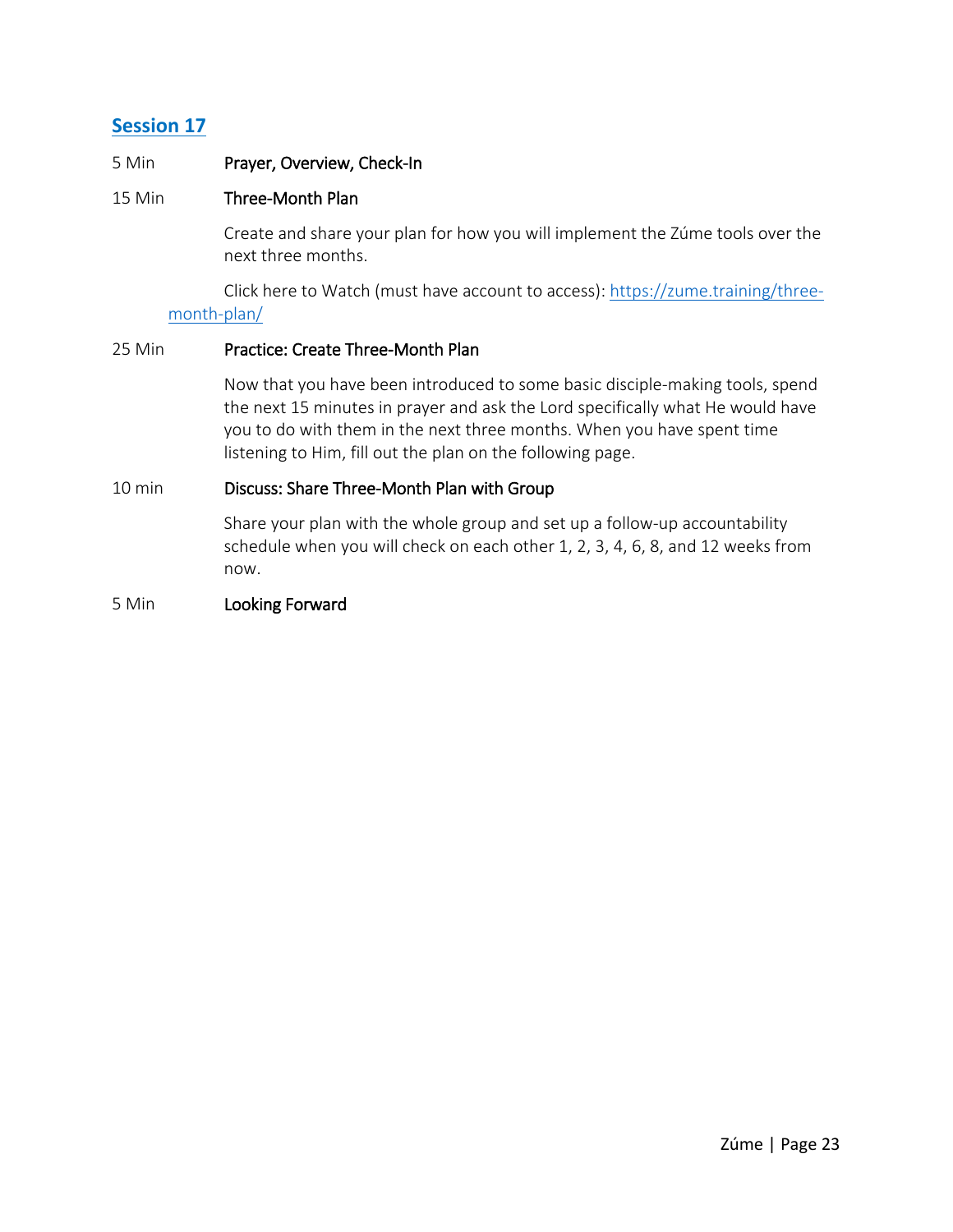#### **3-Month Plan**

I will share My Story [Testimony] and God's Story [the Gospel] with the following individuals:

I will invite the following people to begin an Accountability Group with me:

I will challenge the following people to begin their own Accountability Groups and train them how to do it:

I will invite the following people to begin a 3/3 Group with me:

I will challenge the following people to begin their own 3/3 Groups and train them how to do it:

I will invite the following people to participate in a 3/3 Hope or Discover Group [see Appendix]:

I will invite the following people to participate in Prayer Walking with me:

I will equip the following people to share their story and God's Story and make a List of 100 of the people in their relational network:

I will challenge the following people to use the Prayer Cycle tool on a periodic basis:

I will use the Prayer Cycle tool once every \_\_\_\_\_\_\_\_ [days / weeks / months].

I will Prayer Walk once every \_\_\_\_\_\_\_\_\_\_\_\_\_\_\_\_\_\_\_\_\_ [days / weeks / months].

I will invite the following people to be part of a Leadership Cell that I will lead:

I will encourage the following people to go through this Zúme Training course:

Other commitments: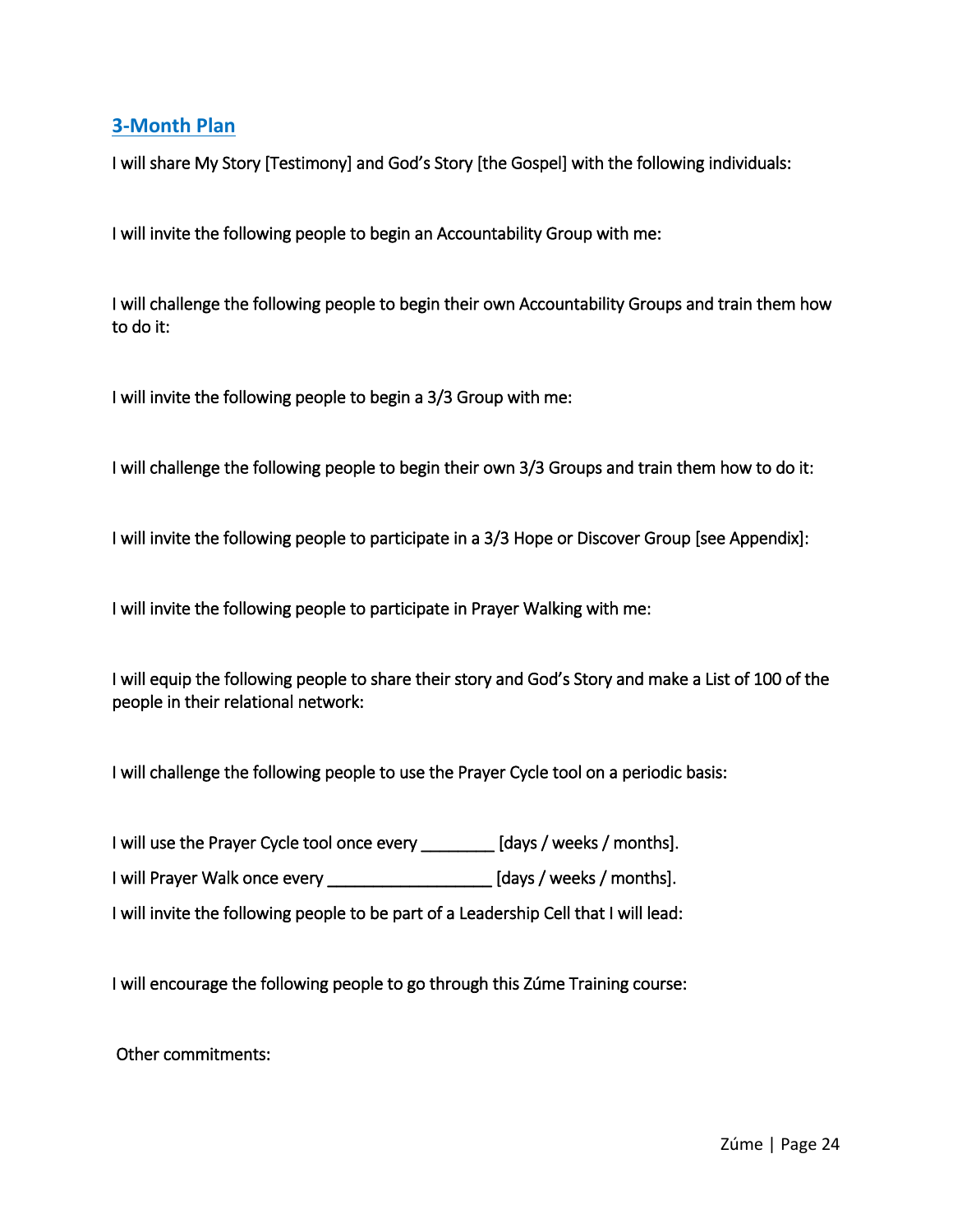#### 5 Min Prayer, Overview, Check-In

#### 15 Min Coaching Check-List

A powerful tool you can use to quickly assess your own strengths and vulnerabilities when it comes to making disciples who multiply.

Click here to Watch:<https://zume.training/coaching-checklist/>

#### 20 Min Practice: Coaching Network Self-Assessment

Use the following steps to take this self-assessment: (on the next page)

- STEP 1 Read through the Disciple Training Tools in the far left column of the Checklist.
- STEP 2 Mark each one of the Training Tools, using the following method:
	- If you're unfamiliar or don't understand the Tool check the BLACK column
	- If you're somewhat familiar but still not sure about the Tool - check the RED column
	- If you understand and can train the basics on the Tool check the YELLOW column
	- If you feel confident and can effectively train the Tool check the GREEN column

REMEMBER - Be sure to share your Coaching Checklist results with your Zúme Coach and/or your training partner or other mentor. If you're helping coach or mentor someone, share this tool to help assess which areas need your attention and training.

#### 15 min Leadership in Networks

Learn how multiplying churches stay connected and live life together as an extended, spiritual family.

Click here to Watch:<https://zume.training/leadership-in-networks/>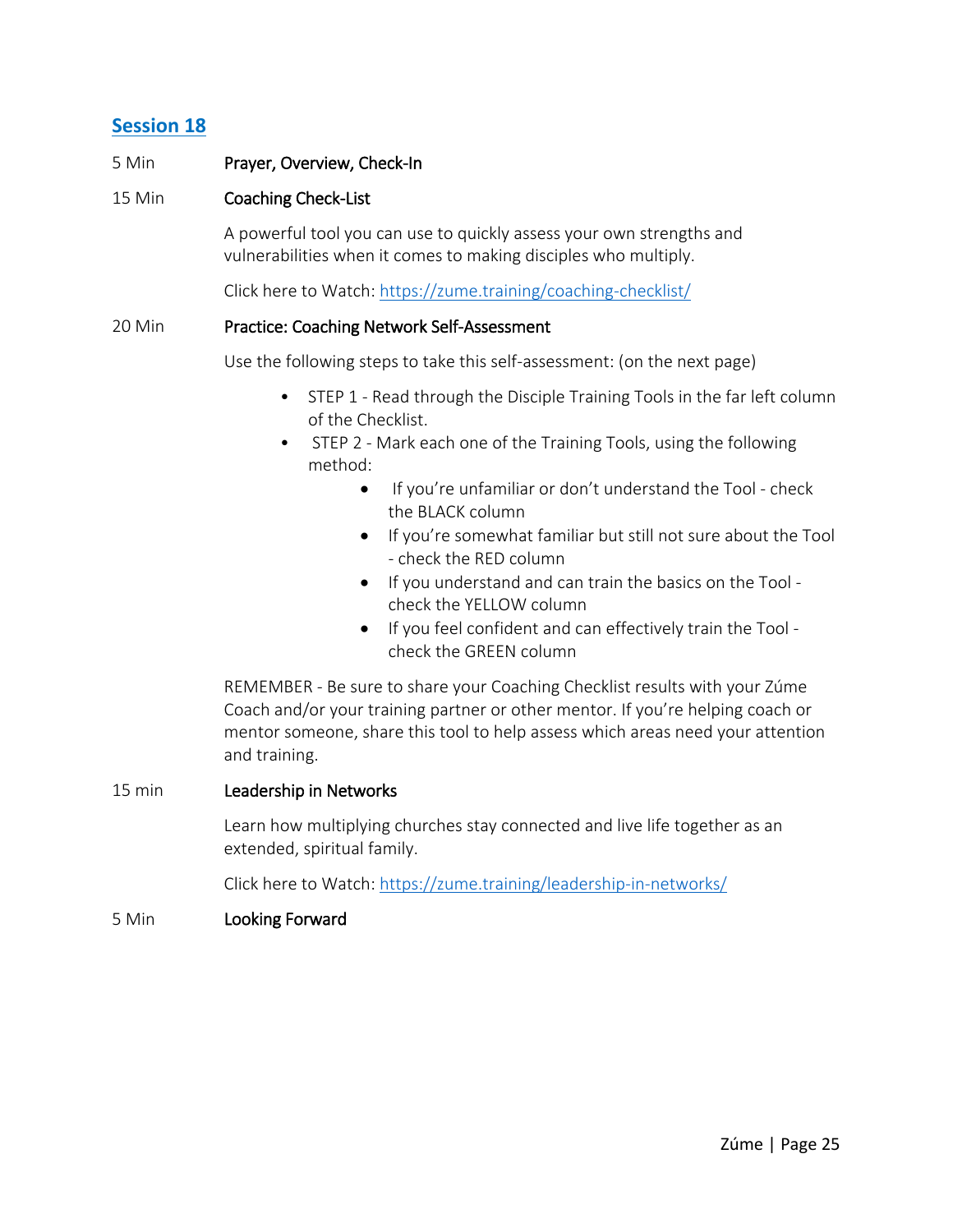#### **COACHING CHECKLIST**

|                                                                         |                                                 | Model                             | <b>Assist</b>                           | Watch                                   | Leave               |  |
|-------------------------------------------------------------------------|-------------------------------------------------|-----------------------------------|-----------------------------------------|-----------------------------------------|---------------------|--|
| <b>BLACK:</b>                                                           | Train with new information                      | <b>UNAWARE</b>                    | <b>UNSKILLED</b>                        | <b>COMPETENT</b>                        | <b>SKILLED</b>      |  |
| and make sure of understanding.<br>RED:<br>Stop and stay with them      |                                                 | Mentor's Role                     |                                         |                                         |                     |  |
|                                                                         | until they have the basics.                     | Mentor gives                      | Mentor gives                            | Mentor gives                            | Mentor              |  |
| YELLOW:                                                                 | Watch out for consistent<br>competence.         | Direction &<br><b>Information</b> | Direction<br>& Support                  | Support &<br>Encouragement              | receives<br>Updates |  |
| <b>GREEN:</b><br>Go ahead and leave them<br>and find others to develop. |                                                 | How Plans are Made                |                                         |                                         |                     |  |
|                                                                         |                                                 | Mentor                            | Mentor/ee                               | Mentor/ee                               | Mentee              |  |
|                                                                         | <b>TRAINING TOOL</b>                            | Decides                           | <b>Discuss</b><br><b>Mentor Decides</b> | <b>Discuss</b><br><b>Mentee Decides</b> | <b>Decides</b>      |  |
|                                                                         | <b>Duckling Discipleship</b>                    |                                   |                                         |                                         |                     |  |
|                                                                         | <b>Tell Your Story [Testimony]</b>              |                                   |                                         |                                         |                     |  |
|                                                                         | Tell God's Story [Gospel]                       |                                   |                                         |                                         |                     |  |
|                                                                         | Stewardship of Relationships - List of 100      |                                   |                                         |                                         |                     |  |
| Pace                                                                    |                                                 |                                   |                                         |                                         |                     |  |
|                                                                         | <b>Non-Sequential Ministry</b>                  |                                   |                                         |                                         |                     |  |
|                                                                         | 3/3 Groups Format                               |                                   |                                         |                                         |                     |  |
|                                                                         | Simple Church - Love God/Others, Make Disciples |                                   |                                         |                                         |                     |  |
|                                                                         | Being Part of Two Churches                      |                                   |                                         |                                         |                     |  |
| <b>Training Cycle</b>                                                   |                                                 |                                   |                                         |                                         |                     |  |
|                                                                         | <b>Accountability Groups</b>                    |                                   |                                         |                                         |                     |  |
| Self-Feeding:                                                           |                                                 |                                   |                                         |                                         |                     |  |
|                                                                         | • Reading the Word Daily [Obey]                 |                                   |                                         |                                         |                     |  |
|                                                                         | · Prayer - Talk & Listen [Prayer Cycle]         |                                   |                                         |                                         |                     |  |
|                                                                         | · Body Life - Fellowship [One Another's]        |                                   |                                         |                                         |                     |  |
|                                                                         | · Persecution & Suffering                       |                                   |                                         |                                         |                     |  |
|                                                                         | Eyes to See Where the Kingdom Isn't             |                                   |                                         |                                         |                     |  |
|                                                                         | Looking for the Person of Peace [Mt. 10 Lk. 10] |                                   |                                         |                                         |                     |  |
| Prayer Walking                                                          |                                                 |                                   |                                         |                                         |                     |  |
| Being a Church:                                                         |                                                 |                                   |                                         |                                         |                     |  |
|                                                                         | · Fellowship [Eat Together, One Another's]      |                                   |                                         |                                         |                     |  |
|                                                                         | · Praise & Worship                              |                                   |                                         |                                         |                     |  |
| · Bible [Obey, Train]                                                   |                                                 |                                   |                                         |                                         |                     |  |
| · Telling People about Jesus [Share]                                    |                                                 |                                   |                                         |                                         |                     |  |
| • Baptism                                                               |                                                 |                                   |                                         |                                         |                     |  |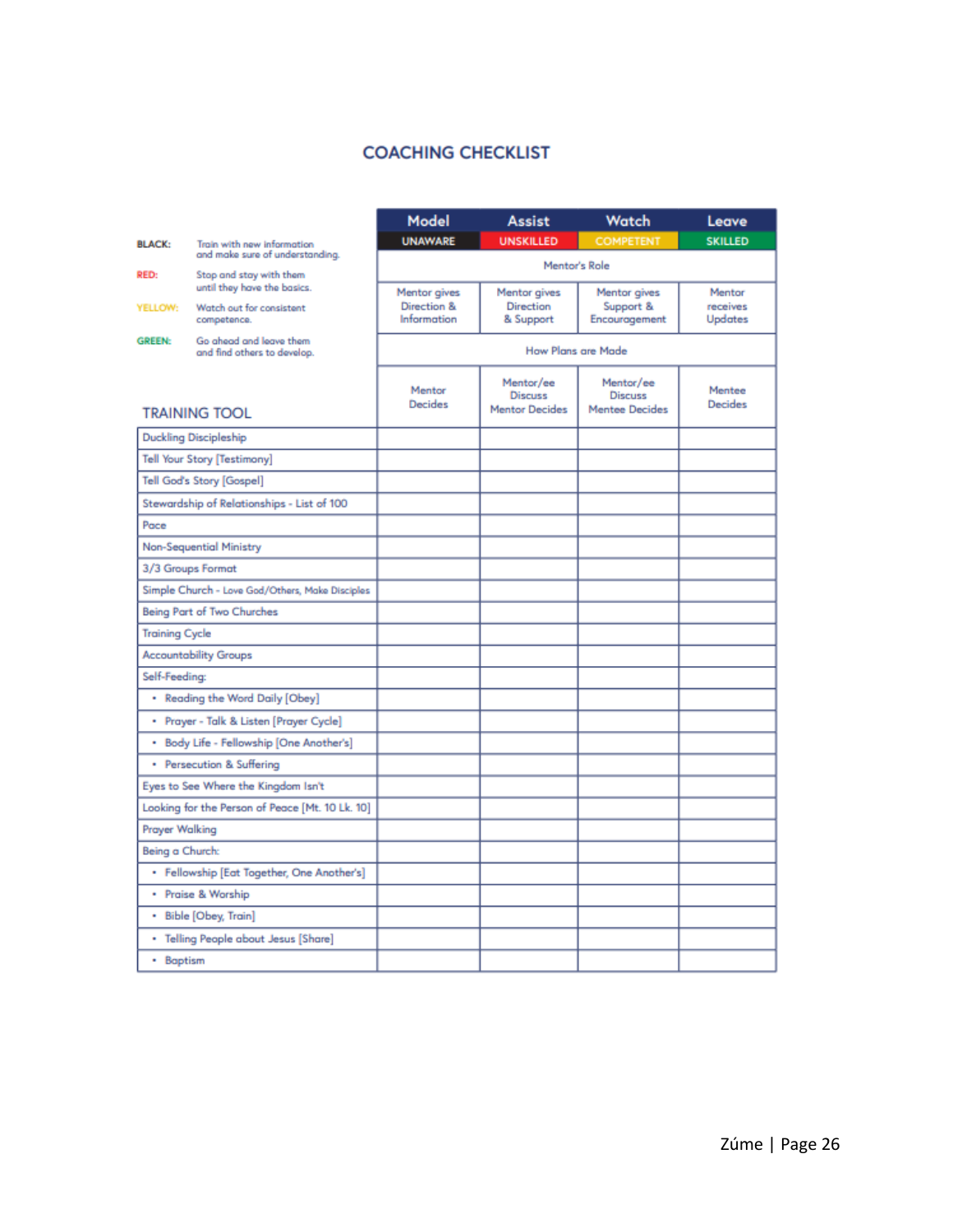#### 5 Min Prayer, Overview, Check-In

#### 15 Min Peer Mentoring Groups

This is a group that consists of people who are leading and starting 3/3 Groups. It also follows a 3/3 format and is a powerful way to assess the spiritual health of God's work in your area.

Click here to Watch:<https://zume.training/peer-mentoring-groups/>

#### 35 Min Practice: Peer Mentoring Groups

A Peer Mentoring Group is a group that consists of people who are leading and starting 3/3 Groups. It also follows a 3/3 format and is a powerful way to assess the spiritual health of God's work in your area. Peer Mentoring Groups use leader-to-leader mentoring with individual followers of Jesus, with simple churches, with ministry organizations or even with a global simple church network that reaches around the world. Peer Mentoring Group participants look at objective indicators following Jesus' strategy for ministry and ask questions and give feedback. These sessions are not meant to inflate anyone's ego or make anyone feel inferior. They are meant to instruct and inspire. Use the format on the next page to help.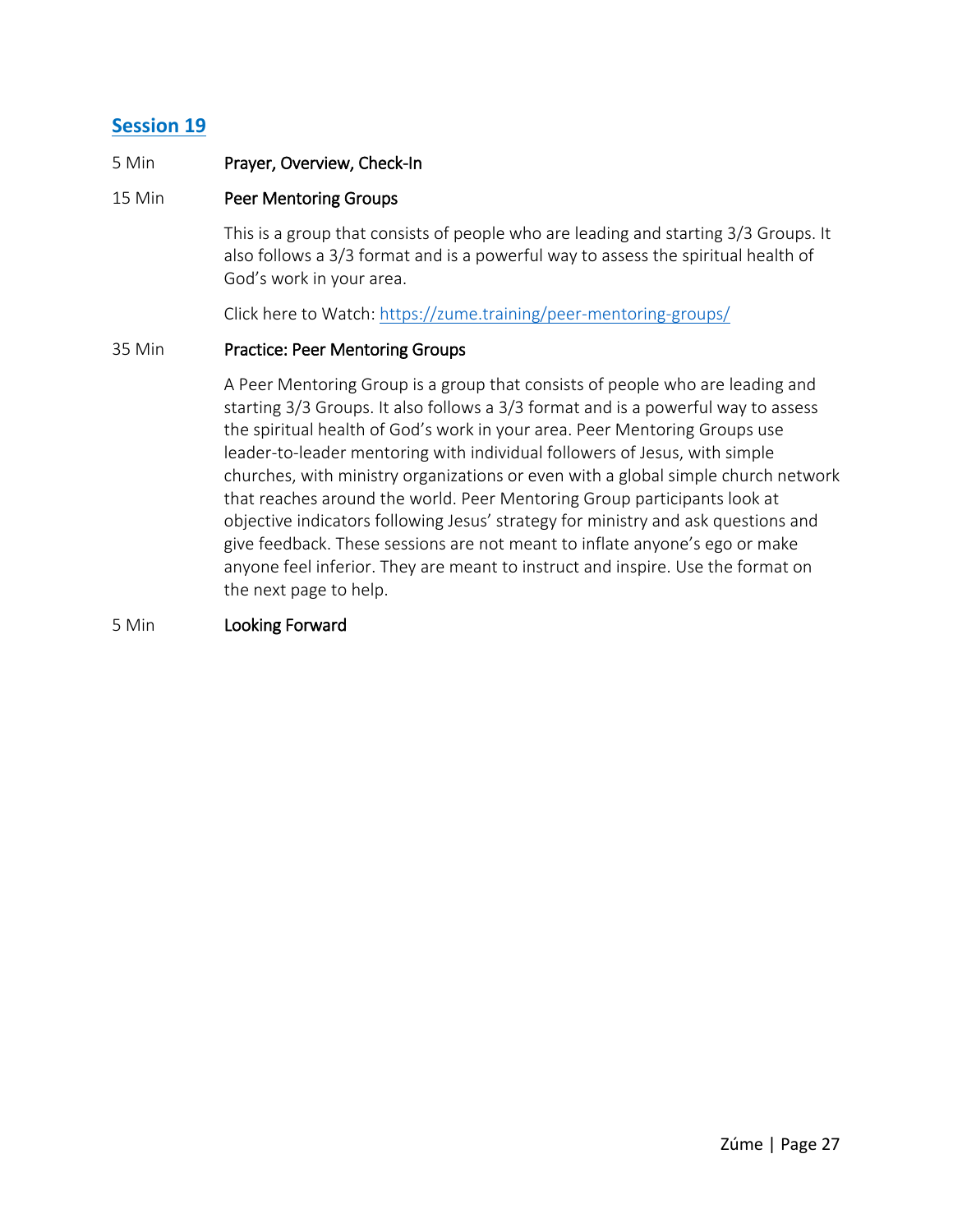## **Peer Mentoring Groups**

Look Back [1/3 of your time] During the first third - spend time in prayer and care just like you would in a basic 3/3 Group. Then spend time looking at the group's vision and faithfulness in previous commitments:

- How well are you abiding in Christ? [Scripture, prayer, trust, obedience, key relationships]
- Did your group complete your action plans from the last session? Review them.

Look Up [1/3 of your time] Have the group discuss the following simple questions:

- 
- 
- 
- 1. How are you doing in each section of the Four Fields diagram?<br>
2. What is working well? What are your biggest challenges?<br>
3. Review your current generational map.<br>
4. What challenged you or what did you find hard to un
- 
- 

Look Forward [1/3 of your time] Spend time in silent prayer with everyone in the group asking the Holy Spirit to show them how to answer these questions:

- 1. What action plans or goals would God have me put into practice before our next time
- together? [Use the Four Fields tool to help focus your work] 2. How can my Mentor or other Group Members help me in this work?

Finally spend time as a group talking to God in prayer. Have the group pray so that each member is prayed for and ask God to prepare the hearts of all those the group will reach out to during their time apart. Pray for God to give each member of the group the courage and strength to apply and obey what God has taught them in this session. If a seasoned leader needs to pray specifically for a younger leader, this is the perfect time for that prayer. Since these groups often meet at a distance, you are unlikely to be able to celebrate The Lord's Supper or share a meal, but be sure to make time to check-in about health and family and friends.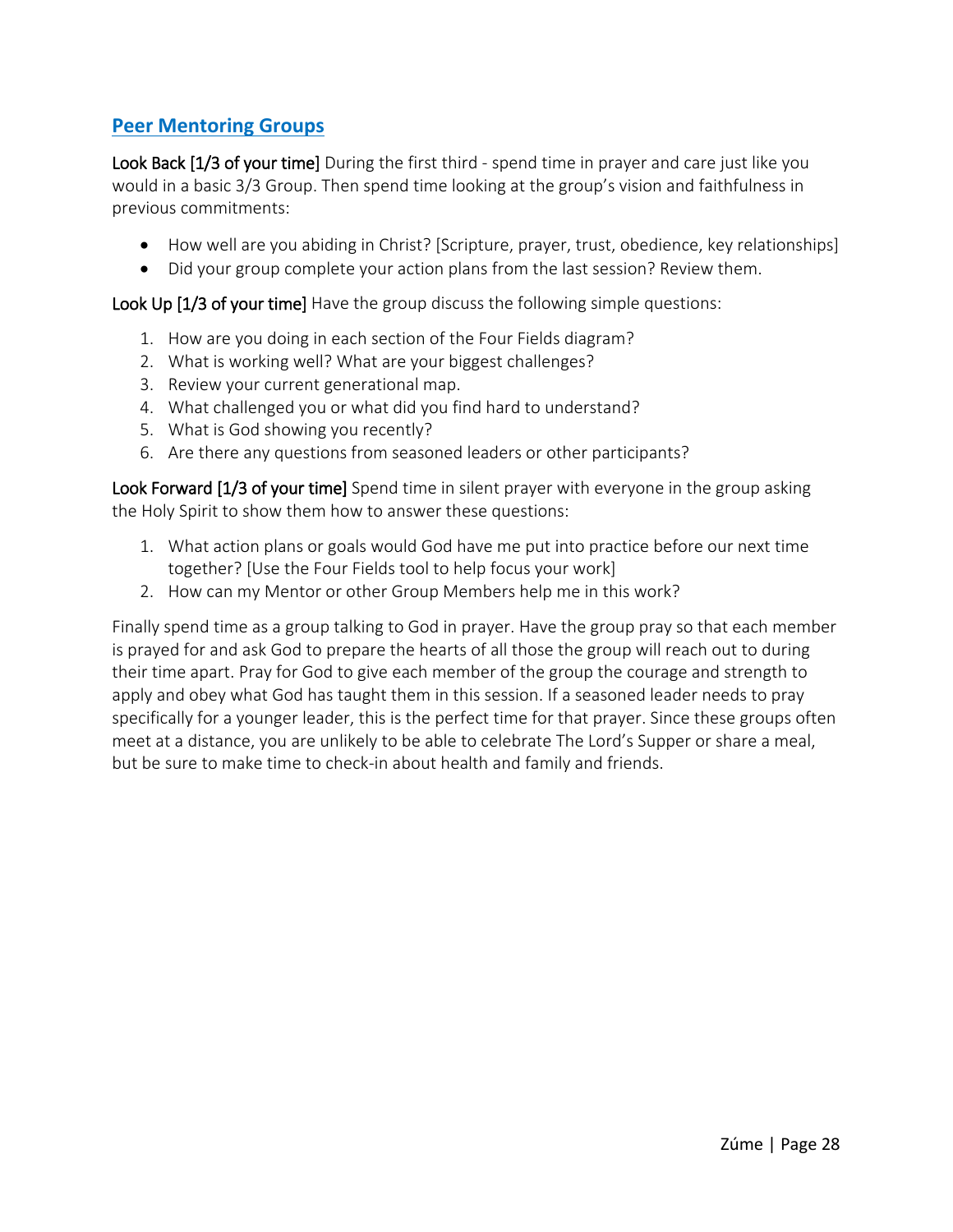#### 5 Min Prayer, Overview, Check-In

#### 15 Min Four Fields Tool

The four fields diagnostic chart is a simple tool to be used by a leadership cell to reflect on the status of current efforts and the kingdom activity around them.

Click here to Watch:<https://zume.training/four-fields-tool/>

#### 10 Min Practice: Four Fields

The four fields diagnostic chart is a simple tool to be used by a leadership cell to reflect on the status of current efforts and the Kingdom activity around them.

Jesus often pulled the disciples back, away from ministry to quieter places to review how the work was going. This simple tool is to help you and the co-leaders with you to follow this pattern of Jesus and to address all parts of your stewardship.

Use the tool in peer mentoring to review activity, people, and groups by categorizing them into the different fields, and asking each other core questions to surface points of action and next steps.



# **Four Fields Diagnostic Diagram**